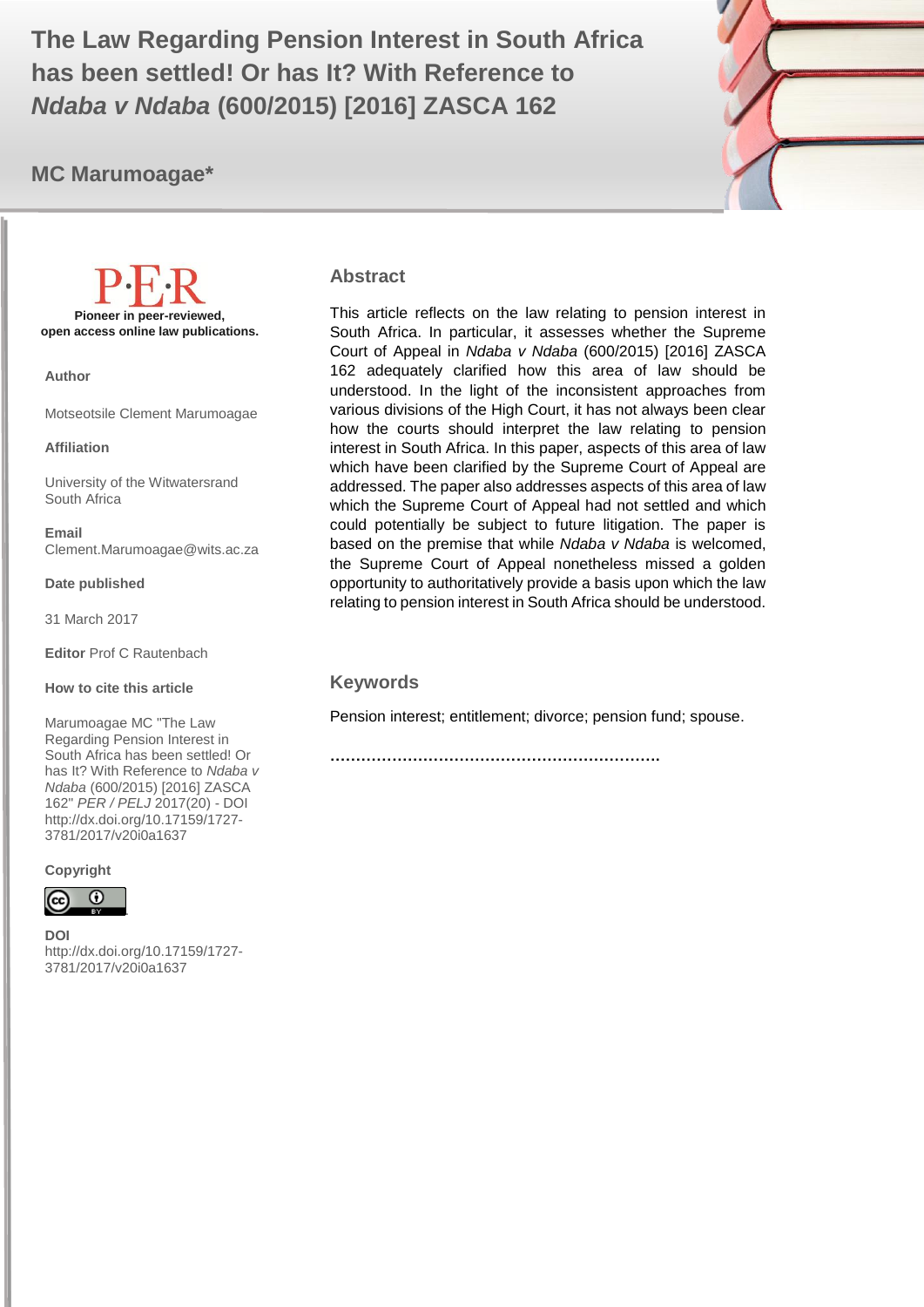## **1 Introduction**

As differing judicial opinions on the law relating to pension interests have been expressed by various divisions of the High Court in South Africa<sup>1</sup> there has been a dire need for either the Supreme Court of Appeal or even the Constitutional Court to provide clarity on how section 7(7) of the *Divorce Act*<sup>2</sup> should be interpreted in South Africa. The judicial interpretation of sections 7(7) and (8) of the *Divorce Act* read together with section 37D(1)(d)(i) of the *Pension Funds Act* 24 of 1956 and/or section 21(1) of the *Government Employees Pension Law*, 1996 has been subject to controversy, thus attracting warranted academic criticism in recent times.<sup>3</sup>

In the mist of confusion relating to the proper approach to the law relating to pension interests in South Africa, various issues needed to be clarified, such as whether or not the non-member spouse was entitled to his or her spouse's pension interest; how the non-member spouse derived an entitlement to his or her member spouse's pension interest; whether or not the pension interest fell automatically within the joint estate by operation of law; whether or not the court was competent to order the member spouse's retirement fund to pay over to the non-member spouse the percentage of his or her member spouse's pension interest at divorce when such was not pleaded and prayed for in the divorce papers; whether or not retirement funds are justified in refusing to pay percentages of the pension interests to non-member spouses on the strength of the decree of divorce not citing or incorrectly citing the name of such funds; and whether or not a non-member spouse should be burdened with the obligation to approach a court for the variation of his or her divorce decree notwithstanding the fact that the relevant pension fund has confirmed that one of the parties to the divorce is its contributing member. The Supreme Court of Appeal had an opportunity

l *\** Motseotsile Clement Marumoagae. LLB LLM (Wits) LLM (NWU) Diploma in Insolvency Law Practice (UP). Senior Lecturer, University of the Witwatersrand. E-mail: Clement.Marumoagae@wits.ac.za.

<sup>1</sup> See *Elesang v PPC* Lime Limited (NC) unreported case number 1076/2006 of 15 December 2006; *Sempapalele v Sempapalele* 2001 2 SA 306 (O); *Maharaj v Maharaj* 2002 2 SA 648 (D&CLD); *Lamb v Lamb* 2002 JDR 0463 (T); *Chiloane v Chiloane* 2007 ZAGPHC 183 (7 September 2007); *Maria v Brian* 2008 ZAGPHC 317 (28 August 2008); *Peters v Peters* 2008 ZAWCHC 309 (2 December 2008); *M v M* 2012 ZAKZDHC 17 (1 January 2012); *O v O* 2012 ZANCHC 20 (24 February 2012); *Kgopane v Kgopane* 2012 ZANWHC 58 (16 August 2012); *Kotze v Kotze* 2013 JOL 30037 (WCC); *M L v J L* 2013 ZAFSHC 55 (25 April 2013); *Fritz v Fundsatwork*  Umbrella Pension Fund 2013 4 SA 492 (ECP); *Eskom Pension and Provident Fund v Krugel* 2012 6 SA 143 (SCA); *M v M* 2014 ZAGPJHC 296 (29 October 2014); *M v M* 2016 ZALMPPHC 2 (17 June 2016); and *Motsetse v Motsetse* 2015 2 All SA 495 (FB).

<sup>2</sup> *Divorce Act* 70 of 1979.

<sup>3</sup> See Marumoagae 2014 *PELJ* 2488-2524; Marumoagae 2016 *De Rebus* 30.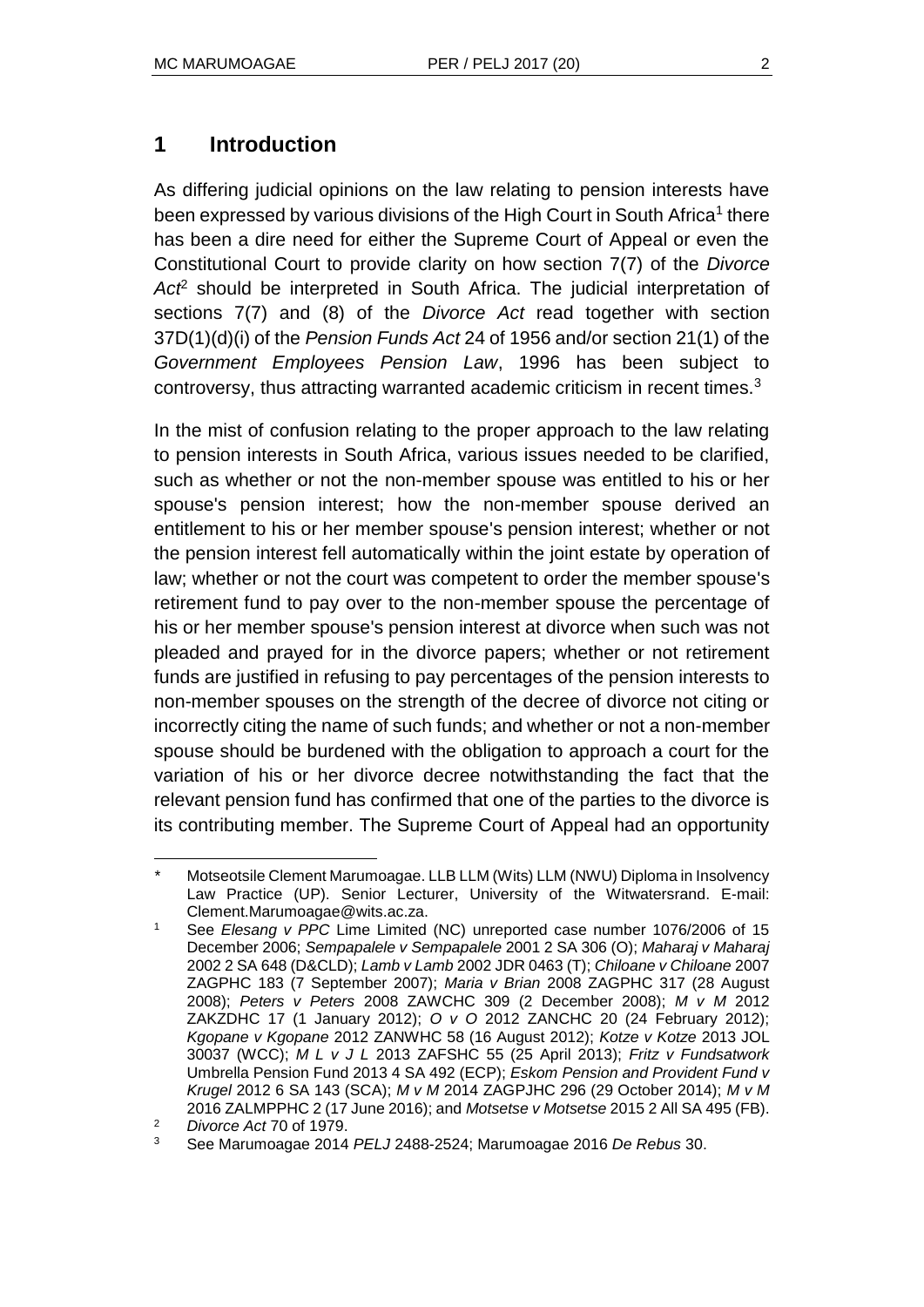not only to answer some or more of these questions but to also clarify the law relating to pension interest in *Ndaba v Ndaba.*<sup>4</sup> This note discusses the manner in which the Supreme Court of Appeal sought to clarify the law relating to pension interest in South Africa. More particularly, I shall be demonstrating that while the Supreme Court of Appeal clarified the law in some respects, nonetheless there are certain aspects relating to the law regarding pension interest which remain unsettled.

## **2 Issues before the court**

The facts of *Ndaba v Ndaba* are not necessarily important for the purposes of this note. It suffices to note that in this case the parties were married to each other in community of property and pursuant to their divorce they signed a settlement agreement, which was incorporated into the divorce decree. While this settlement agreement listed some of the parties' movable and immovable assets, which constituted their joint estate, it was silent on the issue of pension interest. Post their divorce, the parties could not amicably divide their joint estate, a fact which led the wife to institute action for the appointment of a liquidator to attend to the division of the joint estate. In her application, over and above the division of the joint estate, she sought an order that she and her former husband be paid 50% of each other's pension interests. Both parties were members of the Government Employees Pension Funds.<sup>5</sup> While the husband was not opposed to the application *per se,* he nonetheless resisted the claim that the parties' pension interests formed part of the parties' joint estate and was thus liable for division.<sup>6</sup> In particular, he relied on the fact that such an order had not been sought from or granted by the court which granted the divorce, and it did not form part of the settlement agreement.<sup>7</sup> The husband's argument was that the wife had renounced her claim to his pension interest by failing to request the trial court to deem it to be part of the joint estate during the divorce proceedings. The wife's application was dismissed by the High Court and she appealed to the Supreme Court of Appeal.

The Supreme Court of Appeal was called upon to clarify the interpretation of sections 7(7) and (8) of the *Divorce Act*. In the resolution of the disputes between the parties in this case, the court had to decide "the legal effect of the terms of a clause relating to the division of the joint estate contained in the settlement agreement concluded by the parties and incorporated in the

l <sup>4</sup> *Ndaba v Ndaba* 2016 ZASCA 162 (4 November 2016) (hereafter *Ndaba v Ndaba*).

<sup>5</sup> *Ndaba v Ndaba* para 41.

<sup>6</sup> *Ndaba v Ndaba* para 4.

<sup>7</sup> *Ndaba v Ndaba* para 4.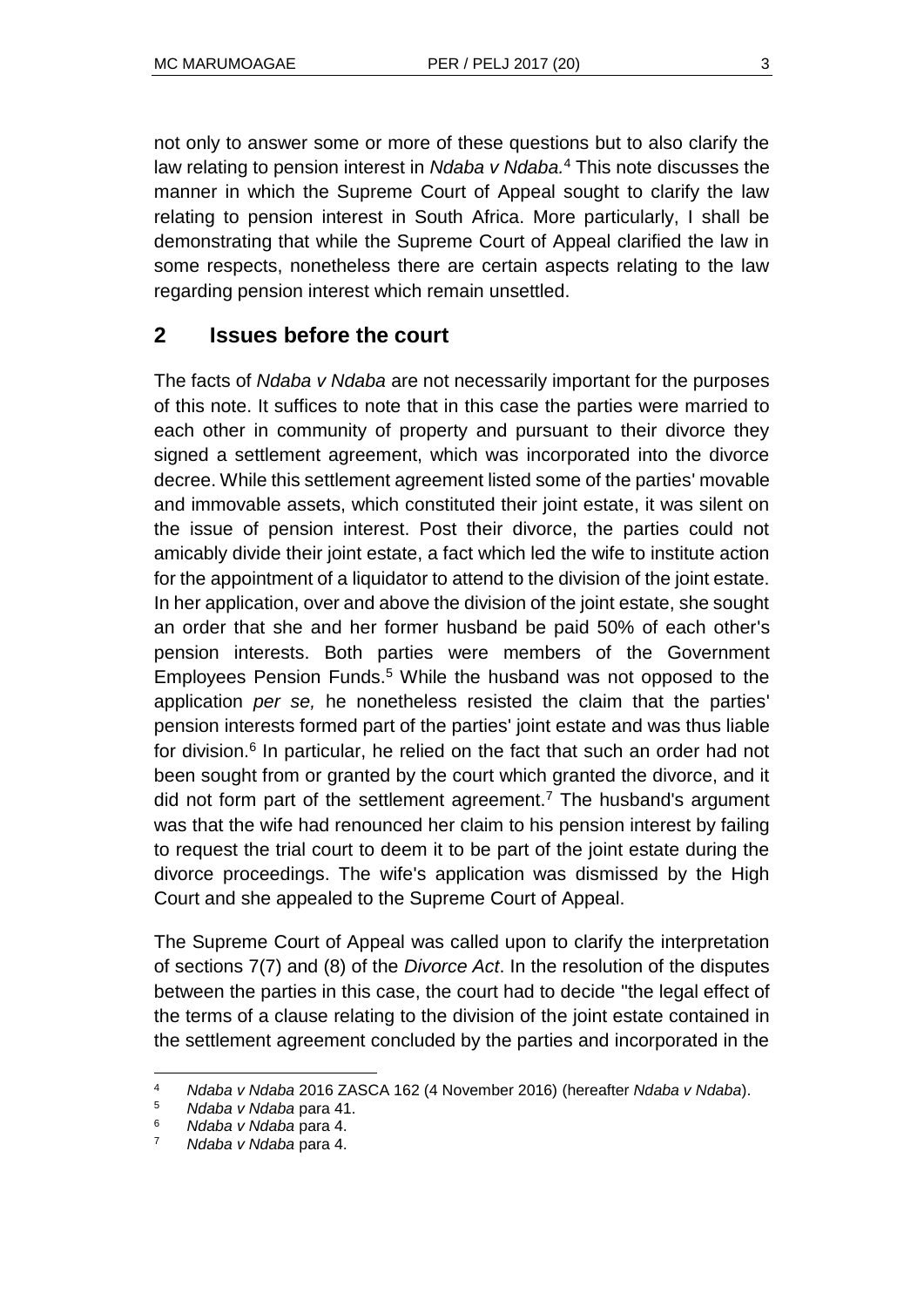divorce order". 8 In particular, the court had to decide whether a settlement agreement which, while expressly providing for movable and immovable assets of the joint estate, was silent on the issue of the pension interest could be interpreted as including the pension interest of one or both of the parties. This led the SCA to deal with a fundamental question which has been a subject of controversy since the judgment of Musi J in *Sempapalele*  v Sempapalele<sup>9</sup> relating to whether or not a non-member spouse is entitled to his or her member's spouse's pension interest as at the date of divorce. In addressing this issue several questions arose before the court. Is it necessary in divorce papers to plead and pray with regard to a pension interest in order for the court to make a specific order in relation thereto? Does a pension interest need first to be deemed by a court to fall within the member's estate in order for it to be available for division upon divorce? Is it necessary for the court granting the divorce order to specifically state in such an order that a portion of the pension interest should be paid by the retirement fund to the non-member spouse? Can a former member spouse who has already received his or her retirement benefits be ordered postdivorce to pay a portion of such benefits to his or her former non-member spouse, as was the case in *Kotze v Kotze*? <sup>10</sup> The manner in which the court attempted to answer some of these questions is discussed below.

### *2.1 Interpretation of sections 7(7) and (8) of the Divorce Act*

Petse JA, writing for the majority, expressly said that the primary issue to be determined in *Ndaba v Ndaba* was the proper interpretation of sections 7(7) and (8) of the *Divorce Act*. <sup>11</sup> This observation provided hope that finally the SCA would provide an authoritative overview of how section 7(7) of the *Divorce Act* in particular should be interpreted in South Africa. In other words, this provided an expectation that the SCA would finally clarify the law relating to pension interest in South Africa, because this section is at the heart of the controversy relating to the manner in which courts have dealt with claims regarding pension interests. However, the court immediately narrowed the scope of its investigation by limiting its analysis to the facts of the case, thus missing out on a golden opportunity to authoritatively explain how the law relating to pension interests should be understood in South Africa.<sup>12</sup> While this judgment is welcomed and thus answered some of the questions which have been troubling various divisions of the High Court,

<sup>8</sup> *Ndaba v Ndaba* para 1.

<sup>9</sup> *Sempapalele v Sempapalele* 2001 2 SA 306 (O).

<sup>10</sup> *Kotze v Kotze* 2013 JOL 30037 (WCC).

<sup>11</sup> *Ndaba v Ndaba* para 1.

<sup>12</sup> *Ndaba v Ndaba* para 11.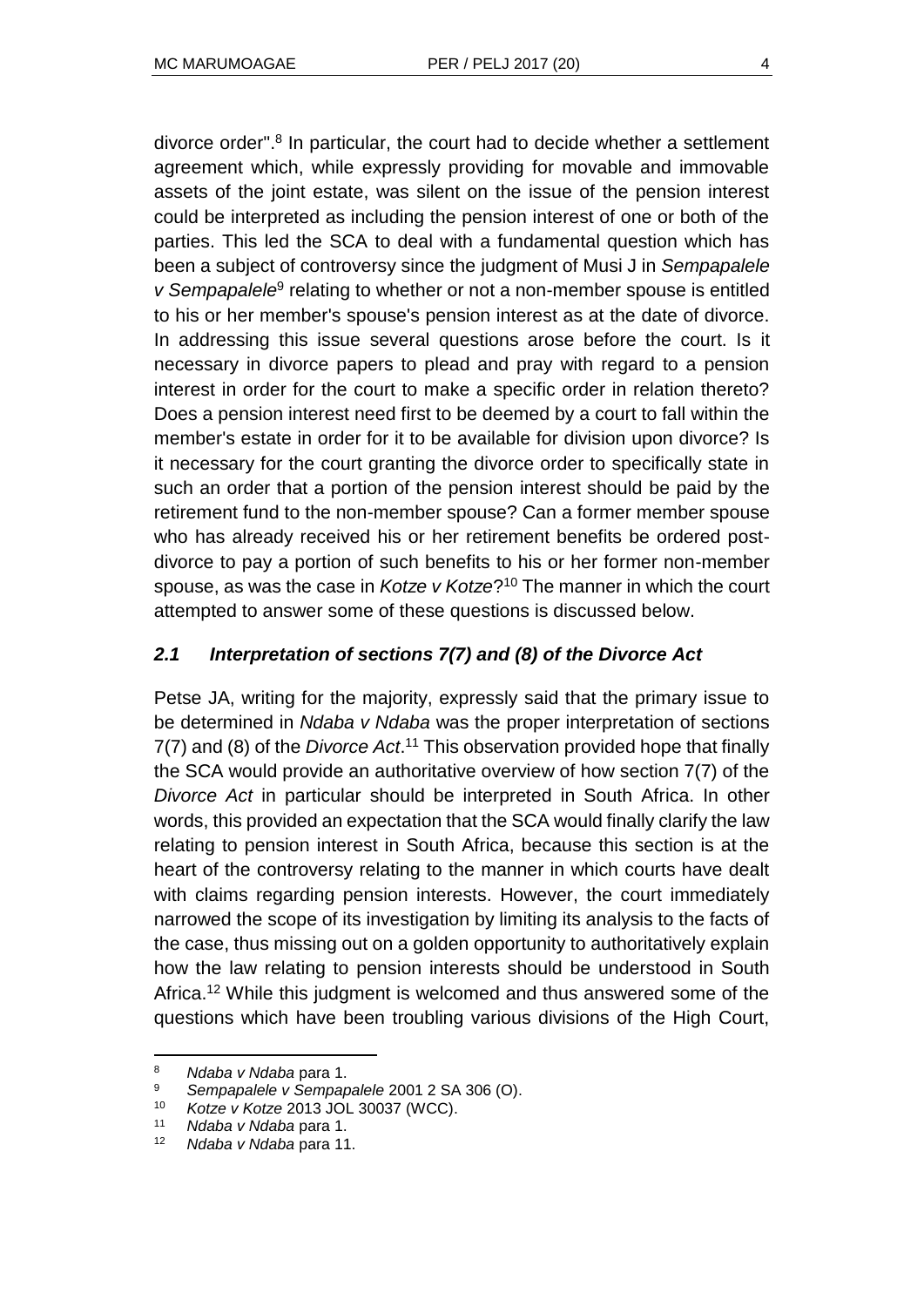there are nonetheless several questions which remain unanswered and which will be subject to future litigation, as will be demonstrated below.

#### *2.1.1 Entitlement to the pension interest*

In paragraph 11 of the judgment the court narrowed the ambit of what needed to be determined in this case when it held that:

… the real issue on appeal is therefore whether a non-member spouse in a marriage in community of property, is entitled to the pension interest of a member spouse in circumstances where the court granting the decree of divorce did not make an order declaring such pension interest to be part of the joint estate.

This is indeed an important question which has troubled various divisions of the High Court, and the SCA's intervention was more than welcomed. However, focusing solely on the entitlement of the non-member spouse to the member spouse's pension interest, more particularly when the decree of divorce is silent on the issue, precluded the SCA from answering other pertinent issues relating generally to section 7(7) of the *Divorce Act*, which are highlighted in the introduction above.

While the court was uncomfortable with engaging in a thorough reflection of each of the decisions of various divisions of the High Court, it nonetheless showed how such decisions generally conflicted one another. That discussion will not be repeated here, as it has been captured elsewhere.<sup>13</sup> The court rejected the view that a non-member spouse becomes entitled to a share of his or her member spouse's pension interest only if the court granting the decree of divorce makes such a declaration in terms of section 7(8)(a) of the *Divorce Act*. <sup>14</sup> The court correctly confirmed first that indeed the non-member spouse is entitled to his or her member spouse's pension interest; and second, that such entitlement is not at the mercy of the court, in that the entitlement does not arise because the court made an order that the non-member spouse should be paid a portion of his or her member spouse's pension interest in terms of section 7(8) of the *Divorce Act*. In particular, the court held that:

The entitlement of the non-member spouse to a share of the member spouse's pension interest as defined in the Act is not dependant on s[ection] 7(8). To

<sup>13</sup> Marumoagae 2014 *PELJ* 2488-2524.

<sup>14</sup> The SCA was effectively rejecting the argument that "... although a pension interest of a member spouse is deemed to form part of the assets that constitute the patrimonial benefits of the marriage, a non-member spouse becomes entitled to a percentage of the pension interest only when it is assigned to him or her in terms of [s](http://www.saflii.org/za/legis/consol_act/da197990/index.html#s7)  [7\(8\)".](http://www.saflii.org/za/legis/consol_act/da197990/index.html#s7) See Davey 2013 *De Rebus* 27.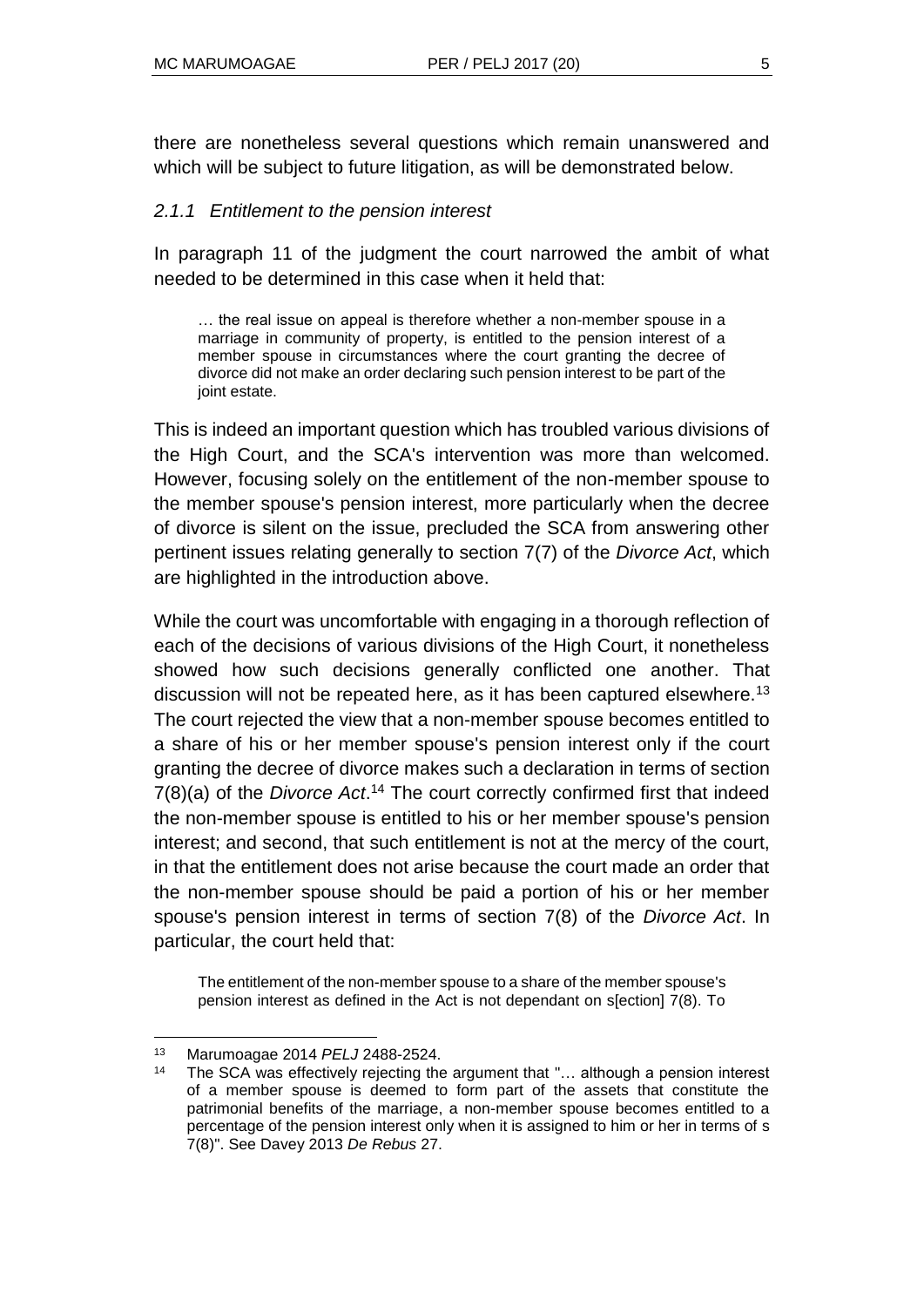my mind, it would be inimical to the scheme and purpose of s[ection] 7(7)*(a)* if it only applies if the court granting a divorce makes a declaration that in the determination of the patrimonial benefits to which the parties to a divorce action may be entitled, the pension interest of a party shall be deemed to be part of his or her assets. 15

None of the previous High Court cases had precisely determined the parameters of the entitlement or otherwise which a non-member spouse has to his or her member spouse's pension interest. There have also been conflicting academic opinions on this issue. On the one hand, Van Niekerk incorrectly in my view argues that:

- (i) A party to a divorce action who is not a member of a specific pension fund does not acquire any right *per se* to the pension interest of a member of such fund simply by virtue of the fact that the parties are married or in the process of divorce. The pension interest is only relevant in so far as it is necessary to determine the financial benefits to which a party may be entitled to pursuant to the divorce, with due regard to the applicable matrimonial regime of the parties.
- (ii) It is therefore not competent to claim one half of the pension interest of the member of a pension fund in a divorce action simply by virtue of the fact that the parties to such action are married, and a proper case must be made out for any relief based on a claim for the transfer of a pension interest from the member of the relevant pension fund to the non-member spouse. Even where spouses are married to each other in community of property, this does not entitle a party to such a claim, for the relevance of the pension interest is simply in respect to the value of the joint estate.<sup>16</sup>

This argument is supported by Pienaar, who has argues that Van Niekerk―

… advocates a practical approach to s[ection] 7(7)(*a*) of the Act and argues that parties in a divorce are not by right entitled to a part of the other's pension interest, but that the value of the pension interest should merely be taken into consideration when determining the value of the assets of the estate.<sup>17</sup>

Van Niekerk engages in a fundamental debate relating to whether or not a non-member spouse has a right to claim his or her member spouse's pension interest as at the date of divorce, and concludes that such a nonmember spouse does not acquire such a right. Secondly, he argues that despite the parties' marital regime, the non-member spouse is not entitled to his or her member spouse's pension interest. In support of Van Niekerk's views, Pienaar combines both the issue of a right and that of an entitlement and incorrectly in my view concludes that a non-member spouse is not by right entitled to his or her member spouse's pension interest.<sup>18</sup>

<sup>15</sup> *Ndaba v Ndaba* para 25.

<sup>16</sup> Van Niekerk *Patrimonial Litigation in Divorce Proceedings* para 7.2.4.

<sup>17</sup> Pienaar 2015 *De Rebus* 38.

<sup>18</sup> Pienaar 2015 *De Rebus* 38.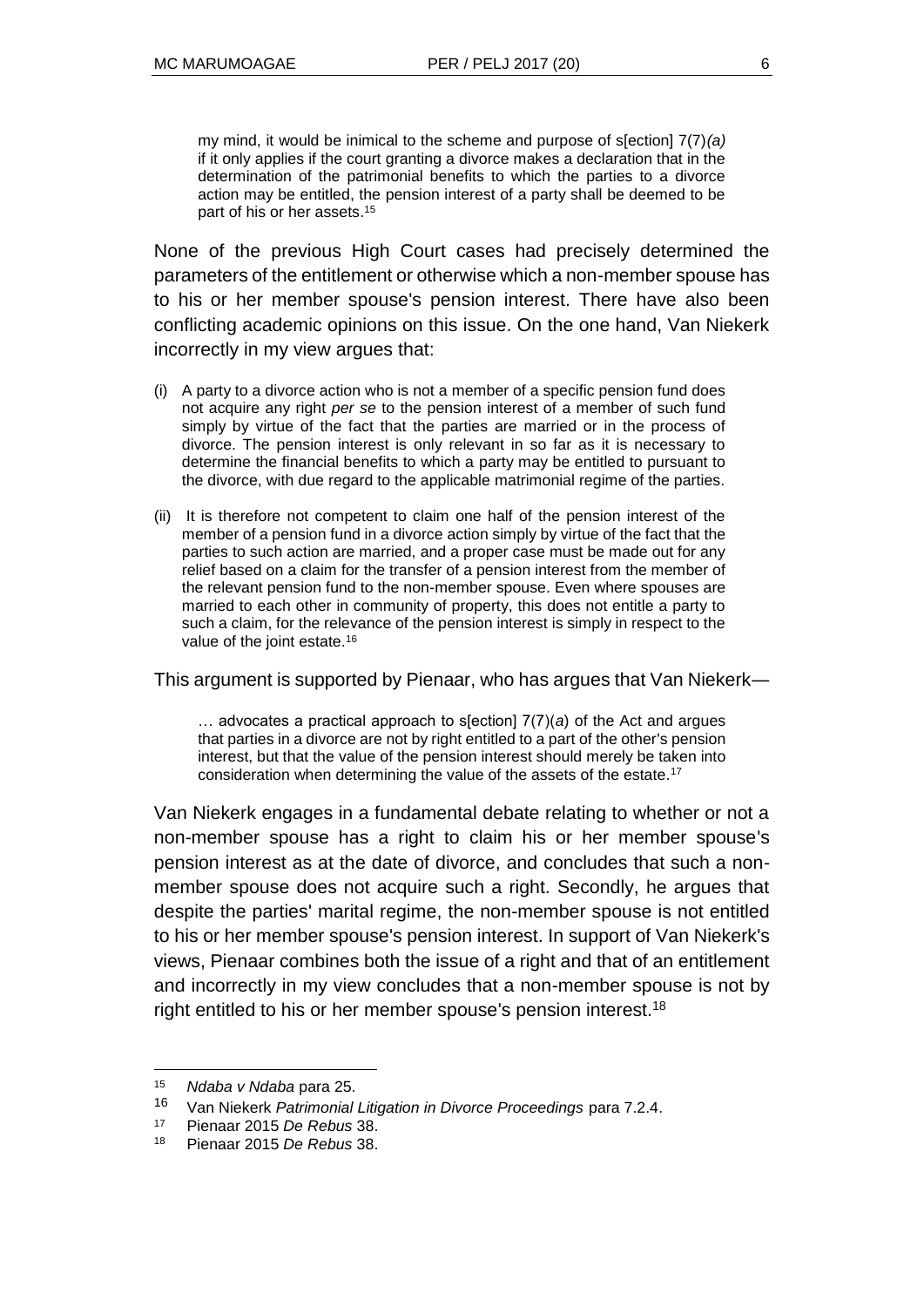The word "entitlement" denotes that there is a right - in actual fact "a right to benefits specified especially by law or contract".<sup>19</sup> Assuming that I am correct with this definition, on Van Niekerk and Pienaar's analysis of the law relating to pension interest, the non-member spouse does not have a right to claim his or her member spouse's pension interest. It is worth noting that Van Niekerk's work was acknowledged with confirmation by the SCA in *Ndaba v Ndaba* as far as the fiction created by section 7(7) of the *Divorce Act* is concerned in relation to the pension interest of a member spouse becoming an integral part of the joint estate upon divorce which is to be shared between the parties. In this respect, the court agreed with Van Niekerk that:

… where the parties are married in community of property, the value of the pension interest is added to the value of the other assets that fall in the joint estate for purposes of the division of the estate.<sup>20</sup>

However, the court did not confirm Van Niekerk's<sup>21</sup> argument that:

[e]ven where spouses are married to each other in community of property, this does not entitle a party to such a claim, for the relevance of the pension interest is simply in respect to the value of the joint estate …

as supported by Pienaar. In actual fact, it appears that the SCA indirectly and correctly rejected this argument when it held that:

[t]he language of s[ection] 7(7)(a) is clear and unequivocal. It vests in the joint estate the pension interest of the member spouse for the purposes of determining the patrimonial benefits, to which the parties are entitled as at the date of their divorce.<sup>22</sup>

On the other hand, I have criticised Pienaar and Van Niekerk's argument that non-member spouses are not by right entitled to their member spouses' pension interest. I have argued further that:

Pienaar relying on PA van Niekerk *A practical guide to patrimonial litigation in divorce actions* (Durban: LexisNexis 2011), incorrectly in my view, argues that parties in a divorce are not by right entitled to a part of the other's pension interest, but that the value of the pension interest should merely be taken into consideration when determining the value of the assets of the estate.

I submit that this observation is seriously misleading … because the commission in its recommendations left the issue of "[t]he non-member's spouse's entitlement to a share of the member spouse's pension interest on divorce … to be determined by the rules of the matrimonial property

l <sup>19</sup> Merriam-Webster date unknown http://www.merriam-webster.com/dictionary/entitlement. <sup>20</sup> *Ndaba v Ndaba* para 26.

<sup>21</sup> Van Niekerk *Patrimonial Litigation in Divorce Proceedings* 7.2.4.1.

<sup>22</sup> *Ndaba v Ndaba* para 26.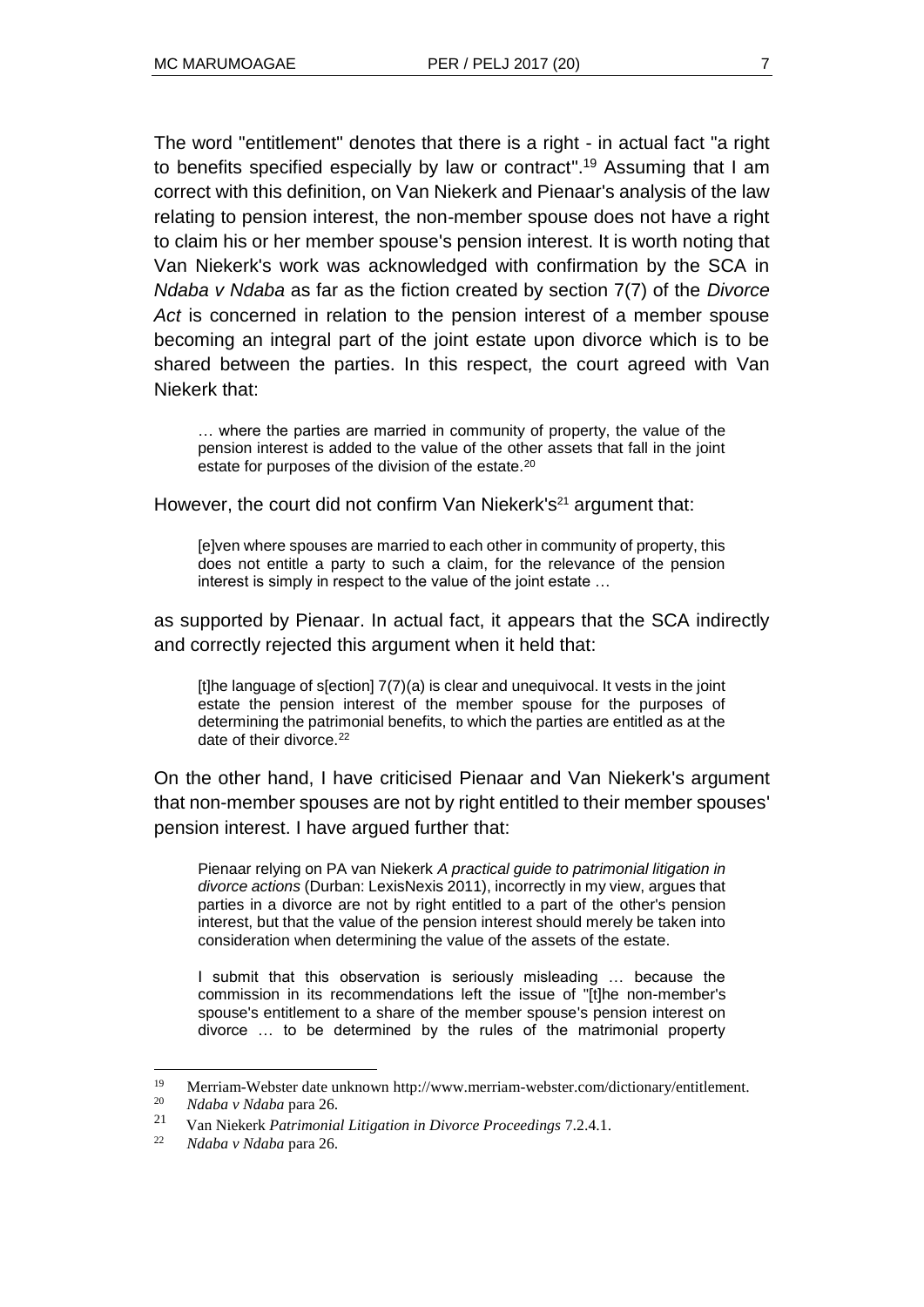dispensation applicable to the marriage" (Discussion Paper (*op cit*) at 10). This simply means that the marital regime of the parties determines whether or not the non-member spouse would be entitled to the pension interest of the member spouse. If parties are married in community of property or with the application of the accrual system (unless excluded in the antenuptual contract) then the non-member spouse would be entitled to share in the pension interest of the member spouse as a right. Such a right is established by the marital regime and then consolidated by the deeming provision in s 7(7)(*a*) of the Divorce Act.<sup>23</sup>

Basically my argument is that non-member spouses are entitled to claim their member spouse's pension interests when the parties divorce and such an entitlement is not dependent on what the court does.<sup>24</sup> If the word entitlement is interpreted literally and in accordance with the Merriam-Webster English Dictionary referred to above, that would entail firstly that the non-member spouse has a right to claim his or her non-member spouse's pension interest as at the date of divorce by means of section 7(7) of the *Divorce Act*, which deems the pension interest of the member to fall into his or her estate. Secondly, the contract of marriage either in community of property or where the accrual system is applicable confers upon the nonmember spouse a right to claim the pension interest of his or her nonmember spouse upon divorce. This view is supported by the SCA's decision in *Ndaba v Ndaba*, where the court held that:

[section]  $7(7)(a)$  is self-contained and not made subject to [section] 7(8). It deems a pension interest to be part of the joint estate for the limited purpose of determining the patrimonial benefits to which the parties are entitled as at the date of their divorce. The entitlement of the non-member spouse to a share of the member spouse's pension interest as defined in the Act is not dependant on [section] 7(8).<sup>25</sup>

<sup>23</sup> Marumoagae 2016 *De Rebus* 30.

<sup>24</sup> See *M v M* 2012 ZAKZDHC 17 (1 January 2012), where it was held that the fact that no order is made in terms of s [7\(8\)\(a\)](http://www.saflii.org/za/legis/consol_act/da197990/index.html#s7) of the *[Divorce Act](http://www.saflii.org/za/legis/consol_act/da197990/)* at the time of the divorce, does not preclude the non-member spouse from later making a claim against the other former spouse for a portion of the pension proceeds. Also see *Chiloane v Chiloane*  2007 ZAGPHC 183 (7 September 2007), where it was reiterated that "a spouse seeking a share in the pension interest of the other spouse who had not in terms of [Section 7\(8\)\(a\)](http://www.saflii.org/za/legis/consol_act/da197990/index.html#s7) applied for and obtained a Court order during the divorce proceedings, may do so by way of motion proceedings after the divorce decree is granted". In *Kotze v Kotze* [2013 JOL 30037](http://www.saflii.org/cgi-bin/LawCite?cit=%5b2013%5d%20JOL%2030037) (WCC) the full bench held that "[w]here parties who were married to each other in community of property in subsequent divorce proceedings do not deal with a pension or provident fund interest which either or both of them may have had in a separate pension or provident fund either by a way of settlement agreement or by an order of forfeiture, each of them nonetheless remains entitled to a share in the pension or provident fund to which the other spouse belonged and such share is to be determined as at the date of divorce by virtue of the provisions o[f Section](http://www.saflii.org/za/legis/consol_act/da197990/index.html#s7)  [7\(7\)\(a\)](http://www.saflii.org/za/legis/consol_act/da197990/index.html#s7) of the [Divorce Act 70 of 1979"](http://www.saflii.org/za/legis/consol_act/da197990/).

<sup>25</sup> *Ndaba v Ndaba* para 25.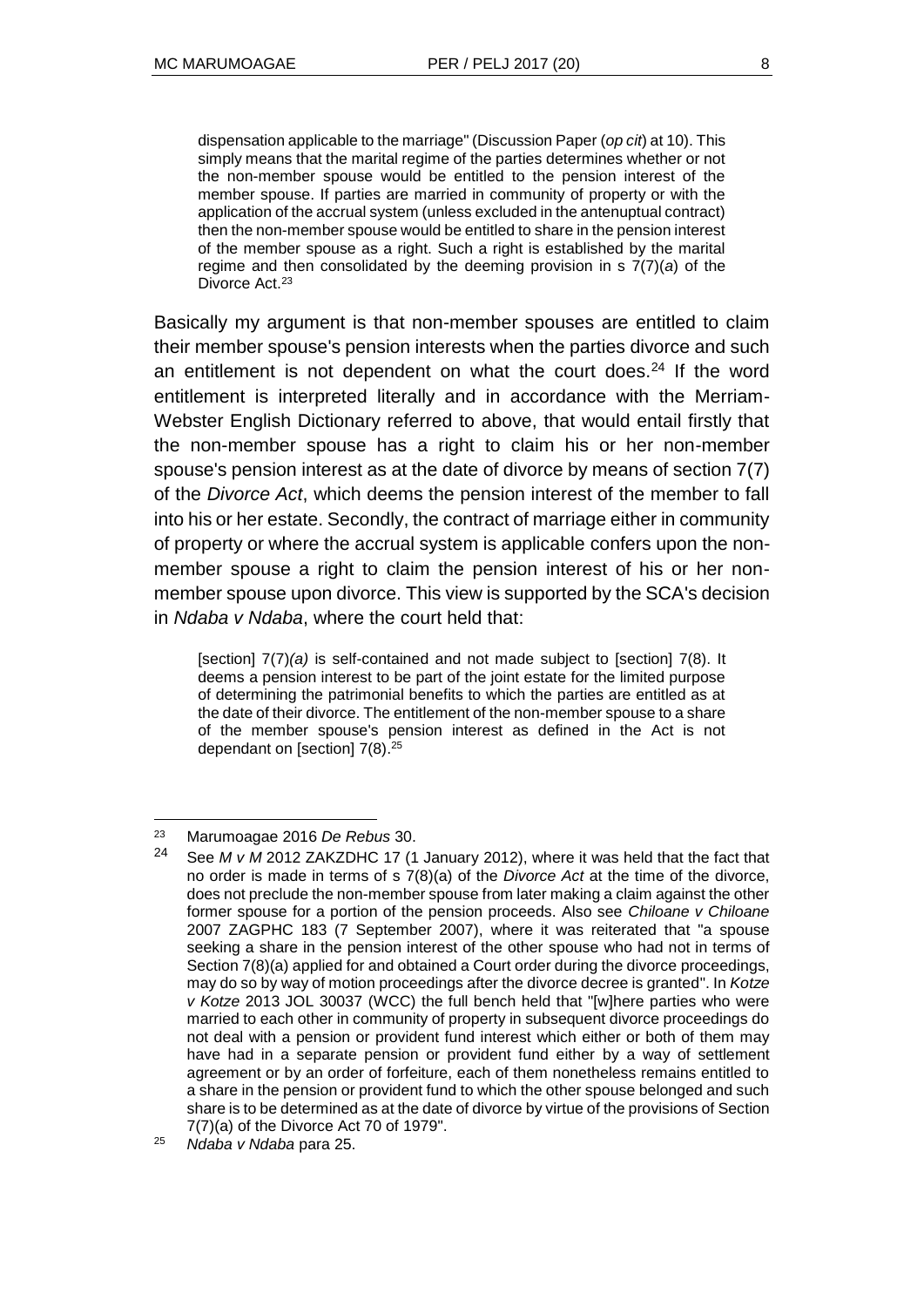It is submitted that the question of whether or not a non-member spouse is indeed entitled to his or her member spouse's pension interest upon divorce has now been settled by the SCA. In other words, the non-member spouse married in community of property and by extension where the accrual system is applicable is entitled to claim his or her member spouse's pension interest as at the date of divorce.

### *2.1.2 Making out a case for the pension interest in divorce papers*

At the heart of the controversy relating to the interpretation of section 7(7) of the *Divorce Act* is what the non-member spouse should do during the divorce proceedings in order to be able to be paid his or her percentage of the non-member spouse's pension interest. This provoked three distinct but interrelated questions:

- a) Should the party seeking to be paid a portion of his or her member spouse's pension interest as at the date of divorce specifically plead and pray for the pension interest in order for the court to order the retirement fund to pay to him or her such portion in terms of section 7(8) of the *Divorce Act*?
- b) If the party seeking a pension interest failed to specifically plead and pray for a pension interest order, is the court precluded from making an order regarding the pension interest?
- c) If the divorce decree is silent on the issue of the pension interest, is the member spouse's retirement fund justified in refusing to pay to the nonmember spouse a portion of the member spouse's pension interest despite the fact that the member spouse who is a party to a divorce is its contributing member?

These are difficult but important questions which have also troubled divorce litigants and their legal representatives to the extent that many have been made to approach the courts to seek variation orders in order to ensure that finally the required pension interests are paid.

The controversy was started by Musi J in *Sempapalele v Sempapalele,*<sup>26</sup> where he held that "a spouse seeking a share in the pension interest of the other spouse must apply for and obtain an appropriate Court order during the divorce proceedings".<sup>27</sup> This implied that when the divorce papers were

 $\overline{a}$ <sup>26</sup> *Sempapalele v Sempapalele* 2001 2 SA 306 (O) 312.

<sup>27</sup> See *M v M* 2016 ZALMPPHC 2 (17 June 2016) para 25, where it was correctly held that "the law as set out earlier in the Sempapalele is no longer good law".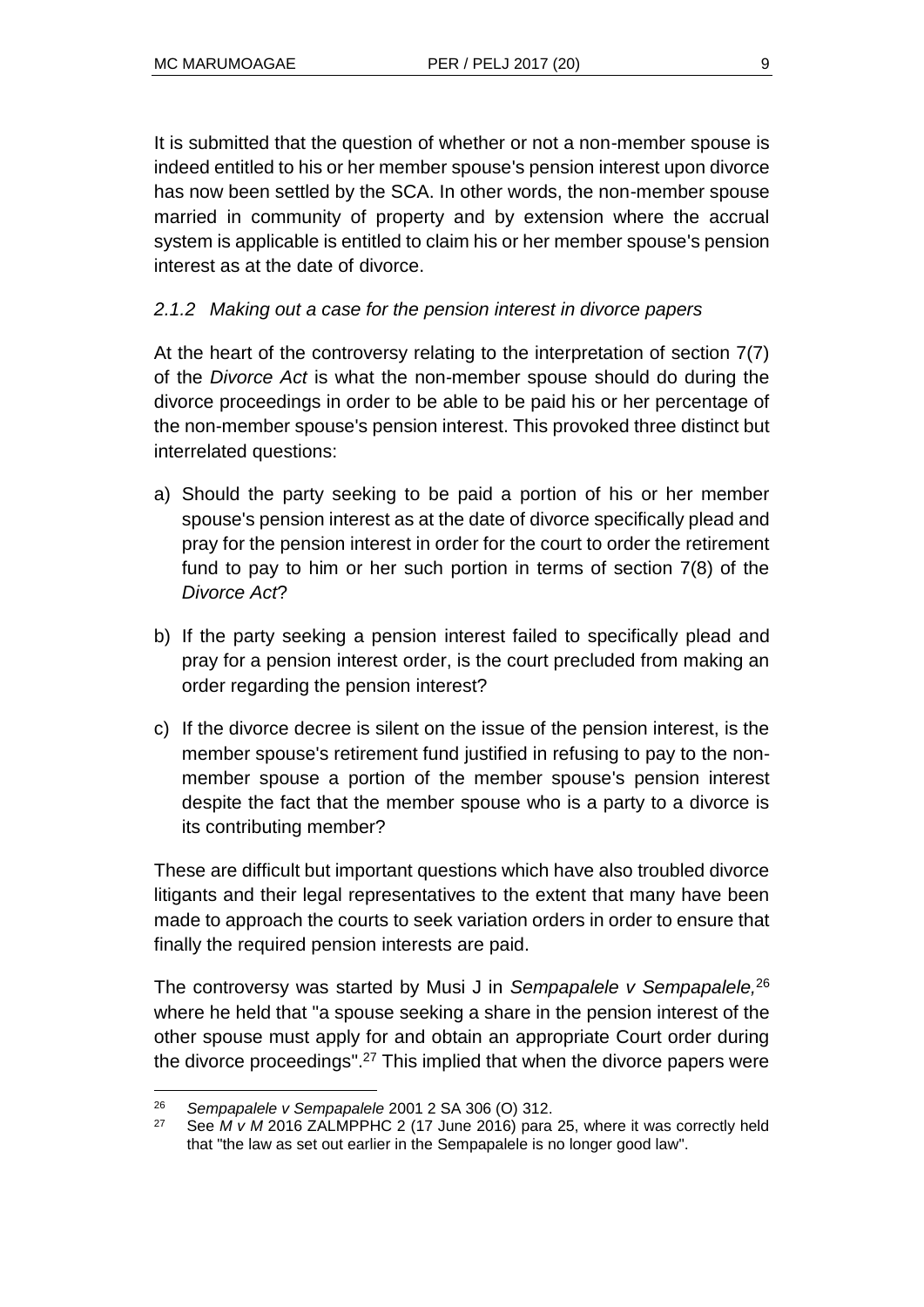silent on the pension interest, the court's hands were tied and it could not make any pronouncements relating to the pension interest. This view was followed in *M L v J L*, <sup>28</sup> where it was held that "[i]n order to properly decide whether the defendant is entitled to have a proportionate share in the pension interest of the plaintiff, sufficient and accurate details of the pension fund have to be placed before the court". <sup>29</sup> The court further held that " [i]t is clear and obvious that unless such details are known and disclosed a court decreeing divorce would be unable to make an order". <sup>30</sup> A different approach was followed in *M v M,* where the court held that "[t]he pension interest of a spouse who is married in community of property automatically falls into the joint estate upon divorce and does not have to be specifically applied for or pleaded to be part of the joint estate".<sup>31</sup>

Given the existence of the differing opinions expressed by various divisions of the High Court, the SCA in *Ndaba v Ndaba* was called upon to provide clarity on this issue. Challenges to clarity in such matters arise in a variety of ways. For instance, the parties could have the so-called "blanket divorce", wherein provision of how the assets should be divided are not made and the court merely grants a division of the joint estate, or the parties can conclude a settlement agreement but fail to include the pension interest when making provision of how the assets ought to be divided, as was the case in *Ndaba v Ndaba*. In this case, the majority held that:

[i]n the result those decisions which held that if there is no reference in the divorce order of parties married in community of property to a member spouse's pension interest, the non-member spouse is precluded in perpetuity from benefitting from such pension interest as part of his or her share of the joint estate, were wrongly decided.<sup>32</sup>

This means that irrespective of whether or not the party seeking a pension interest pleaded and prayed for such an order, he or she retains his or her right to claim the pension interest, even post-divorce. However, it is

<sup>28</sup> *M L v J L* 2013 ZAFSHC 55 (25 April 2013) (hereafter *M L v J L*).

<sup>29</sup> *M L v J L* para 31.

<sup>30</sup> *M L v J L* para 32. It is worth noting that both *Sempapalele v Sempapalele* and *M L v J L* were the decisions of single judges in the Free State division, and were subsequently overruled by the two judges' court of the same court in *Motsetse v Motsetse* [2015 2 All](http://www.saflii.org/cgi-bin/LawCite?cit=%5b2015%5d%202%20ALL%20SA%20495) SA 495 (FB) para 18, where it was held that "[i]n paragraph 57 of that judgment it appears that the Court concurs with the findings in the *Sempapalele* judgment. In particular, the Court found that a pension interest does not automatically fall within the ambit of a customary division of the joint estate and it can only be part of a division if a specific order is made by a Court in that regard. The Court found that it has to be pertinently pleaded and claimed. I am unfortunately not able to agree".

<sup>31</sup> *M v M* 2016 ZALMPPHC 2 (17 June 2016) para 27. Also see *Motsetse v Motsetse* [2015 2 All](http://www.saflii.org/cgi-bin/LawCite?cit=%5b2015%5d%202%20ALL%20SA%20495) SA 495 (FB).

<sup>32</sup> *Ndaba v Ndaba* para 31.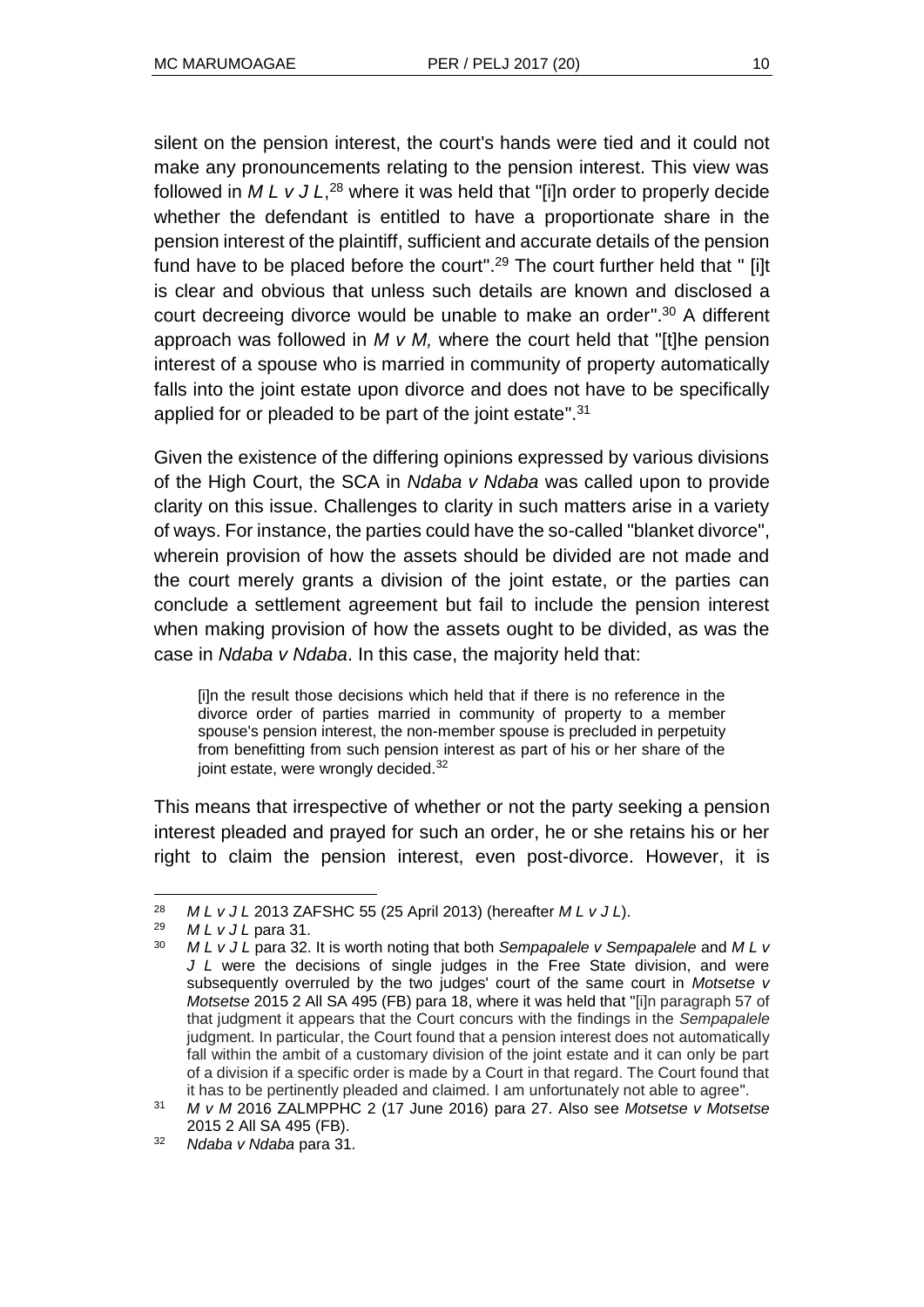submitted that the SCA did not settle the controversy relating first to whether or not a court can grant an order relating to a pension interest despite the divorce papers being silent on the issue, and second to whether or not in order for the court to grant an order the party seeking such an order should first plead and pray for such an order. In this respect, the court in *Ndaba v Ndaba* did not at all consider *M v M*<sup>33</sup> and *Motsetse v Motsetse*, <sup>34</sup> where this issue was appropriately dealt with. The facts of the case warranted the court's dealing with this issue. For instance, the husband in *Ndaba v Ndaba* argued that the wife had failed to claim his pension interest during the divorce, and further that in any event even if she had claimed it he would have resisted the claim.<sup>35</sup> The court should have clarified what the position is when a person fails to make a case for a pension interest, and the role of the court thereto. In this respect, the court missed a golden opportunity to provide the much-needed clarity, more specifically for divorce practitioners and retirement funds generally.

It was indeed imperative for the SCA to clarify the law in this regard because of the unwarranted treatment of non-member spouses with divorce decrees which are either silent on the subject of the pension interest or which reflect incorrectly the name of the retirement fund. These non-member spouses are forced to approach courts to vary divorce decrees in order for retirement funds to pay them their portions of member spouses' pension benefits, despite the fact that such retirement funds have confirmed that indeed one of the parties to the divorce is their contributing member. If the SCA could have expressly pronounced on this issue in line with *M v M*, <sup>36</sup> there would no longer be a need for non-member spouses who have identified the correct retirement funds to which their member spouses are contributing to be required to amend their divorce decrees before payment can be effected. The failure by the SCA to address this issue means that retirement funds will still be able to unnecessarily burden non-member spouses who are in possession of what they term "deficient" divorce decrees to vary such orders, at great costs. Furthermore, this creates a further space for courts

l <sup>33</sup> *M v M* 2016 ZALMPPHC 2 (17 June 2016).

<sup>34</sup> *Motsetse v Motsetse* [2015 2 All](http://www.saflii.org/cgi-bin/LawCite?cit=%5b2015%5d%202%20ALL%20SA%20495) SA 495 (FB).

<sup>35</sup> In *Ndaba v Ndaba* para 5, Petse JA observed that "… the respondent's answer to the appellant's claim was, in substance, threefold. First, he asserted that the appellant had unequivocally renounced her claim in relation to the pension interest in her prayers in the divorce action. Second[ly] that the pension interest nowhere featured in their settlement agreement. Third, that the divorce court which granted the decree of divorce had not made an order deeming the pension interest as part of the joint estate, as contemplated in s 7(7)(a) and (8) of the Act".

<sup>36</sup> *M v M* 2016 ZALMPPHC 2 (17 June 2016).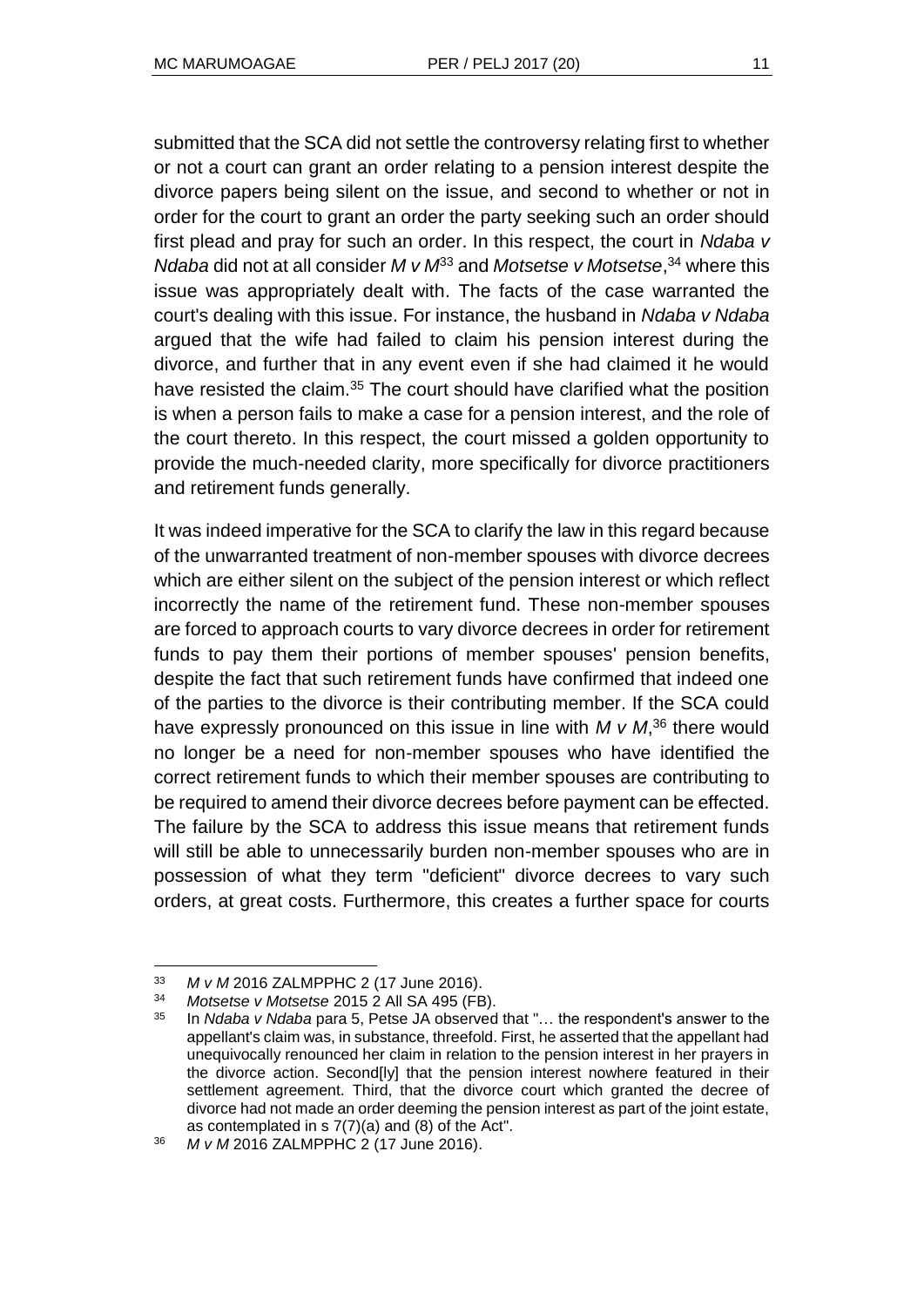to require non-member spouses to specifically pray and claim pension interest before they can make orders related thereto.

#### *2.1.3 Does pension interest form part of the joint estate?*

The controversy relating to the proper interpretation of section 7(7) of the *Divorce Act* includes whether or not the pension interest forms part of the joint estate. This question raises a broader question relating to whether or not a pension interest is an asset which can properly be taken into consideration when arranging the division of the assets within the joint estate or determining the accrual when parties are married subject to the accrual system upon divorce. In *Ndaba v Ndaba*, Makgoka AJA writing for the minority took issue with the manner in which the majority judgment approached and interpreted the settlement agreement in this case. The starting point for the majority judgment was that by virtue of the parties being married in community of property and notwithstanding the contents of the settlement agreement, the pension interest should be regarded as part of the parties' joint estate.<sup>37</sup> According to Makgoka AJA, "[p]ension interests are neither immovable nor moveable property. In the context of a divorce action and [s\[ection\] 7\(7\)](http://www.saflii.org/za/legis/consol_act/da197990/index.html#s7) and (8) of the [Divorce Act,](http://www.saflii.org/za/legis/consol_act/da197990/) [any](http://www.saflii.org/za/legis/consol_act/da197990/) suggestion that 'immovable and moveable property' includes pension interests is untenable". <sup>38</sup> The essence of this reasoning is that if provision were made for pension interest in the settlement agreement, such would have been made neither in the immovable nor movable sections of the settlement agreement. A section dealing specifically with the pension interest would have been made in the settlement agreement, hence failure to incorporate such a section amounts to waiving the right to claim the pension interest. In particular Makgoka AJA's interpretation of the settlement agreement in this case was―

… that the parties had, on a proper construction of the settlement agreement, agreed to exclude their respective pension interests from the division of their joint estate. With that conclusion, it is unnecessary for this court to consider the effect of s[ection] 7(7) of the Divorce Act.<sup>39</sup>

<sup>37</sup> *Ndaba v Ndaba* para 34.

<sup>38</sup> *Ndaba v Ndaba* para 51. This reasoning is in line with *M v M* 2016 ZALMPPHC 2 (17 June 2016) para 11, where it was correctly held "[a]ccordingly, that pension interest is part of the bundle of assets to be divided up between the divorcing spouses. Of course, the pension interest is simply a value calculated as at date of divorce. It is that 'value' which falls into the reckoning of the total value of the basket of assets along with all the other assets in the joint estate. When the value of each spouse's half share is then known, the assets in the joint estate are then apportioned".

<sup>39</sup> *Ndaba v Ndaba* para 39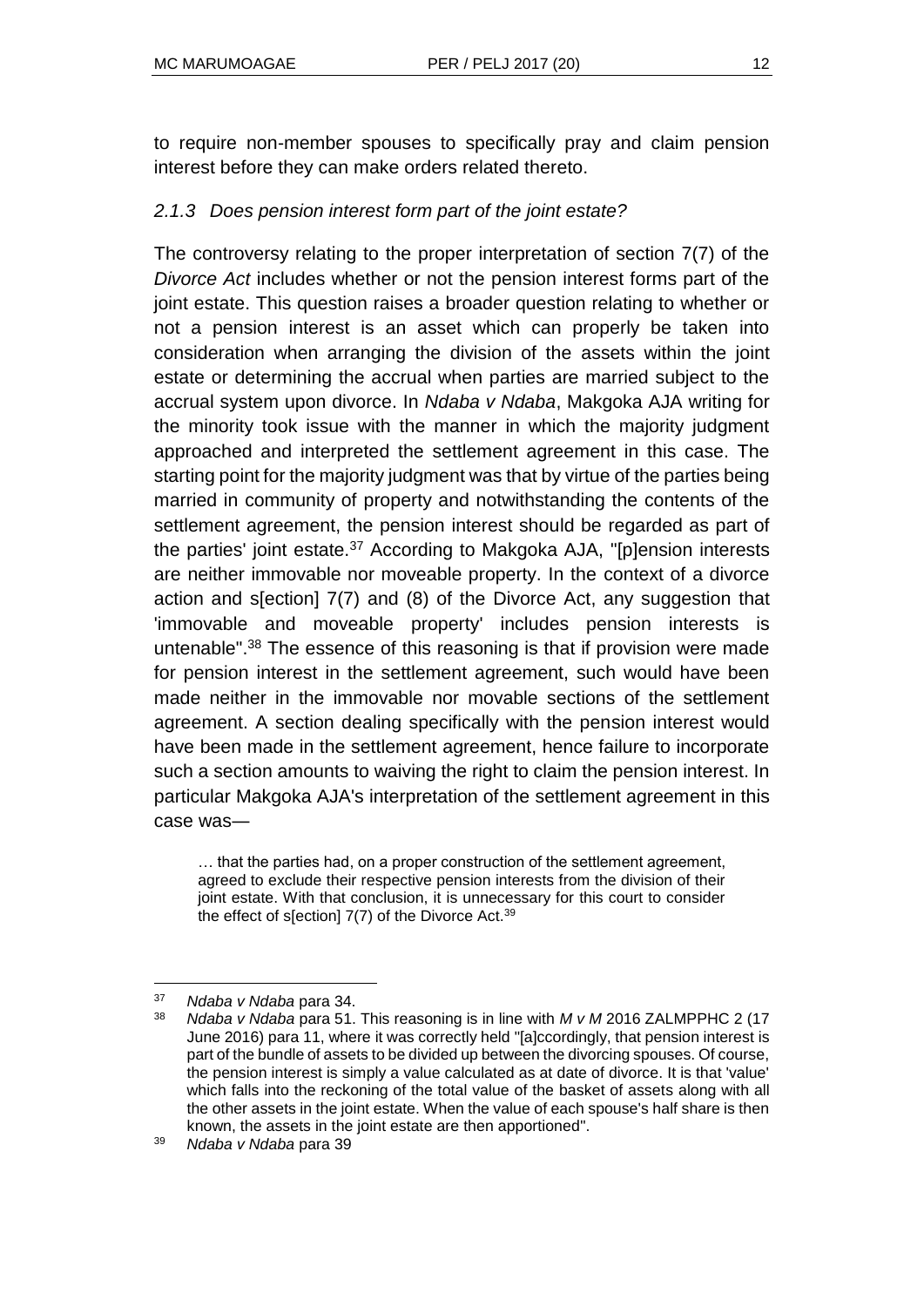The view that the parties expressly excluded their respective pension interests seems to be motivated by the husband's argument that the pension interest did not form part of the wife's claim in her divorce papers and was also not included in the settlement agreement.<sup>40</sup> It is somewhat surprising that Makgoka AJA was persuaded by this argument, given the fact that he acknowledged and accepted the fact that the wife was assisted by an incompetent person who purported to be an attorney, whose advice the wife relied upon to her detriment. $41$  It was also clear from the facts that the settlement agreement was not negotiated by the parties but was only presented to the wife to sign. It is submitted that Makgoka AJA's strict interpretation of the settlement agreement as a contract between the parties is unsound in relation to matrimonial matters and would lead to the courts not properly investigating the circumstances within which divorce settlement agreements before them were concluded.

I am of the view that Petse JA's approach in this regard is sound in law, because it creates room for the court to be able to address injustices which can be associated with settlement agreements in divorce matters. This is so because there is no evidence in this case that the settlement agreement which was signed by the parties was preceded by negotiations between them, particularly taking into account the fact that the settlement agreement was a product of the husband's own legal assistance, with no input from the wife. Further, Makgoka AJA's reasoning that a pension interest should be classified as neither a movable nor an immovable asset does not seem to be sound in law. In this respect, Petse JA correctly observed that "it therefore goes without saying that the parties' entitlement to each other's pension interests, which can be satisfied by a money payment, falls squarely within the rubric of movables".<sup>42</sup>

Petse JA was of the view that "[t]he joint estate in this case must necessarily include the pension interest of either party as contemplated in s[ection] 7(7)(a) of the Act". <sup>43</sup> It is difficult to understand whether this was a *ratio* to the effect that a pension interest forms part of the parties to a marriage in community of property's joint estate, or if this was specific to the facts of this case. I am therefore of the view that it cannot be said that the SCA has settled the question whether or not a member spouse's pension interest forms part of the joint estate.

<sup>40</sup> *Ndaba v Ndaba* para 46.

<sup>41</sup> *Ndaba v Ndaba* para 65.

<sup>42</sup> *Ndaba v Ndaba* para 35.

<sup>43</sup> *Ndaba v Ndaba* para 34.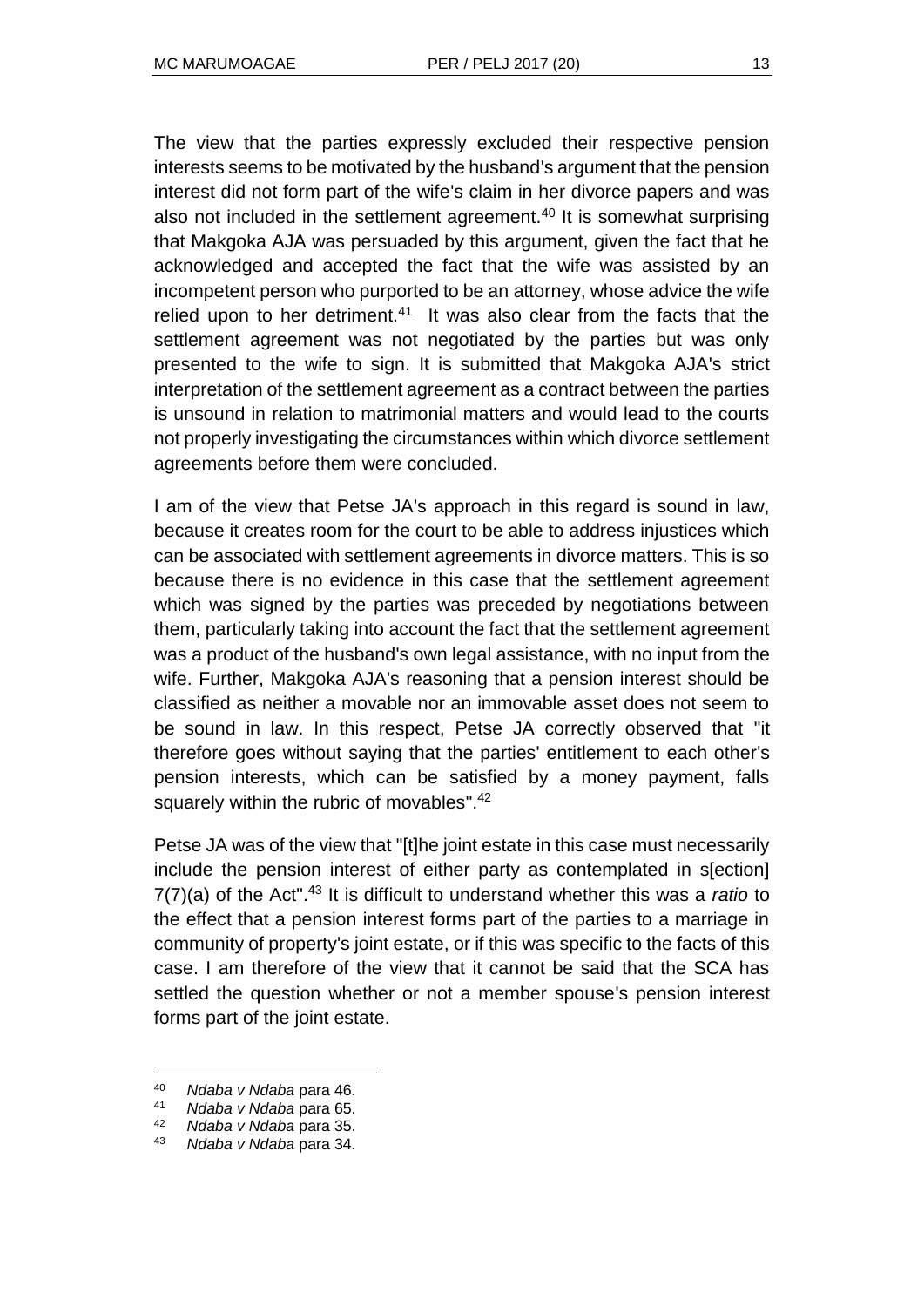At first glance, it might seem as if it is unnecessary to answer this question, given the deeming provisions of section 7(7) of the *Divorce Act*. However, the deeming provisions provoke the need not only to answer this question but also to debate it. Section 7(7) of the *Divorce Act* deems the pension interest for the purposes of divorce to fall within the estate of the member spouse. Section 7(7)(a) of the *Divorce Act* provides that "in the determination of the patrimonial benefits to which the parties to any divorce action may be entitled, the pension interest of a party shall, subject to paragraphs (b) and (c), be deemed to be part of his assets". This section does not provide that the pension interest will be deemed to be part of the joint estate. It is thus unclear what formula or mechanism is used to transfer the member's pension interest from his (or her) personal estate into the joint estate after it has been deemed as an asset in order to enable the nonmember spouse to claim a portion thereof. It is submitted that the deeming provision creates an unnecessary confusion which should be cleared up, preferably by the legislature. It would be ideal to amend section 7(7) of the *Divorce Act* in order to remove the deeming provision and make it clear that the pension interest falls automatically within the parties' joint estate, regardless of whether or not the parties are divorcing. Such a provision would automatically render a pension interest an asset in the joint estate which can properly be taken into account even in the so called "blanket divorces". The deeming provision currently entails that "any other 'right' or 'interest' which the member spouse may have in respect of pension benefits which have not yet accrued is … not to be regarded as an asset in the estate of such a member spouse in determining the patrimonial benefits to which the parties to the divorce action may be entitled". <sup>44</sup> It is unfortunate that the SCA in *Ndaba v Ndaba* did not clarify once the pension interest has accrued due to the divorce whether or not it would be regarded as an asset in the member's estate or even in the parties' joint estate, and if the latter, how so.

## *2.1.4 Can a court order the payment of pension benefits to the former nonmember spouse once they have been paid to the member spouse?*

In practice, for a variety of reasons, where parties divorce without properly making provision for how the assets which constituted their joint estate should be divided, they sometimes find it difficult to divide such assets post their divorce.<sup>45</sup> It is also possible that the portion of the pension interest which the non-member spouse is entitled to may take a while to be paid out,

l <sup>44</sup> *Old Mutual Life Assurance Company (SA) Ltd v Swemmer* 2004 ZASCA 140 (18 March 2004) para 19; *De Kock v Jacobson* 1999 4 SA 346 (W) 348J-349B.

<sup>45</sup> *Mmampane v Mmampane nee Moshitoa* 2015 ZAGPPHC 420 (29 May 2015) para 1; *Kgopane v Kgopane* 2012 ZANWHC 58 (16 August 2012).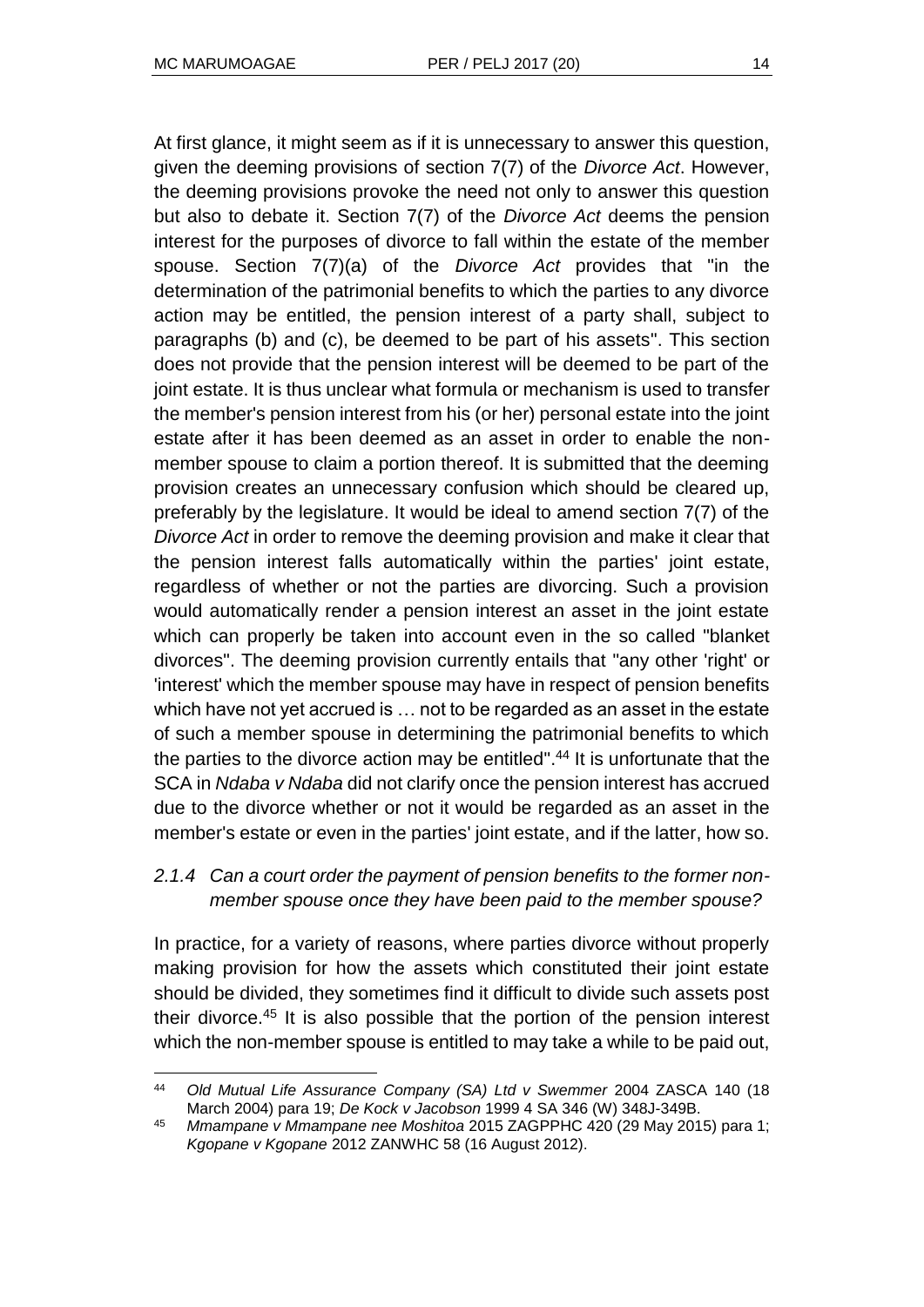and this might necessitate such a non-member spouse to approach the courts to compel such a payment. One of the challenges relating to the law regarding pension interest was whether a former non-member spouse retained his or her right post divorce to claim the portion of his or her former member spouse's pension benefits post the parties' divorce, where he or she failed to claim the pension interest during the divorce proceedings. This question raises two separate questions. The first sub-question is whether or not there is a time limit within which the non-member spouse should claim the former non-member spouse's pension interest post the parties divorce. The second sub-question is whether or not the former non-member spouse post the parties' divorce can claim a portion of his or her former member spouse's pension benefits when the former member spouse has already received such benefits.

With regard to the first sub-question, in *Kgopane v Kgopane*<sup>46</sup> the parties were married in community of property and divorced in 2001, the year wherein the division of the joint estate as ordered.<sup>47</sup> In this case, the divorce papers were silent on the issue of pension interest.<sup>48</sup> It appears that the parties post their divorce agreed between themselves that the former nonmember spouse would receive a portion of the member spouse's pension interest, and approached the court in 2011 in order to enforce that agreement. The court held that:

(w)here the parties after the date of divorce enter into an agreement concerning the pension interest or appoint a liquidator with the powers to determine the value of the pension interest for purposes of division, this is done at the parties' own peril … and in those circumstances where the pension fund refuses to give effect to an agreement after the divorce order was granted, the parties may seek recourse against each other.<sup>49</sup>

In this case, the court held that the former non-member spouse was not entitled to an order directing the fund to pay to her a portion of her former member spouse's pension interest.<sup>50</sup> The SCA in *Ndaba v Ndaba* was not confronted with this issue and did not comment on how it should be approached. As such, this remains one of the aspects of the law relating to pension interest which remains unsettled. In particular, it remains uncertain as to how long a former non-member spouse should wait to claim his or her share of his or her former member spouse's pension benefits. This is an

<sup>46</sup> *Kgopane v Kgopane* 2012 ZANWHC 58 (16 August 2012) (hereafter *Kgopane v Kgopane*).

<sup>47</sup> *Kgopane v Kgopane* para 2.

<sup>48</sup> *Kgopane v Kgopane* para 19.

<sup>49</sup> *Kgopane v Kgopane* para 20.

<sup>50</sup> *Kgopane v Kgopane* para 21.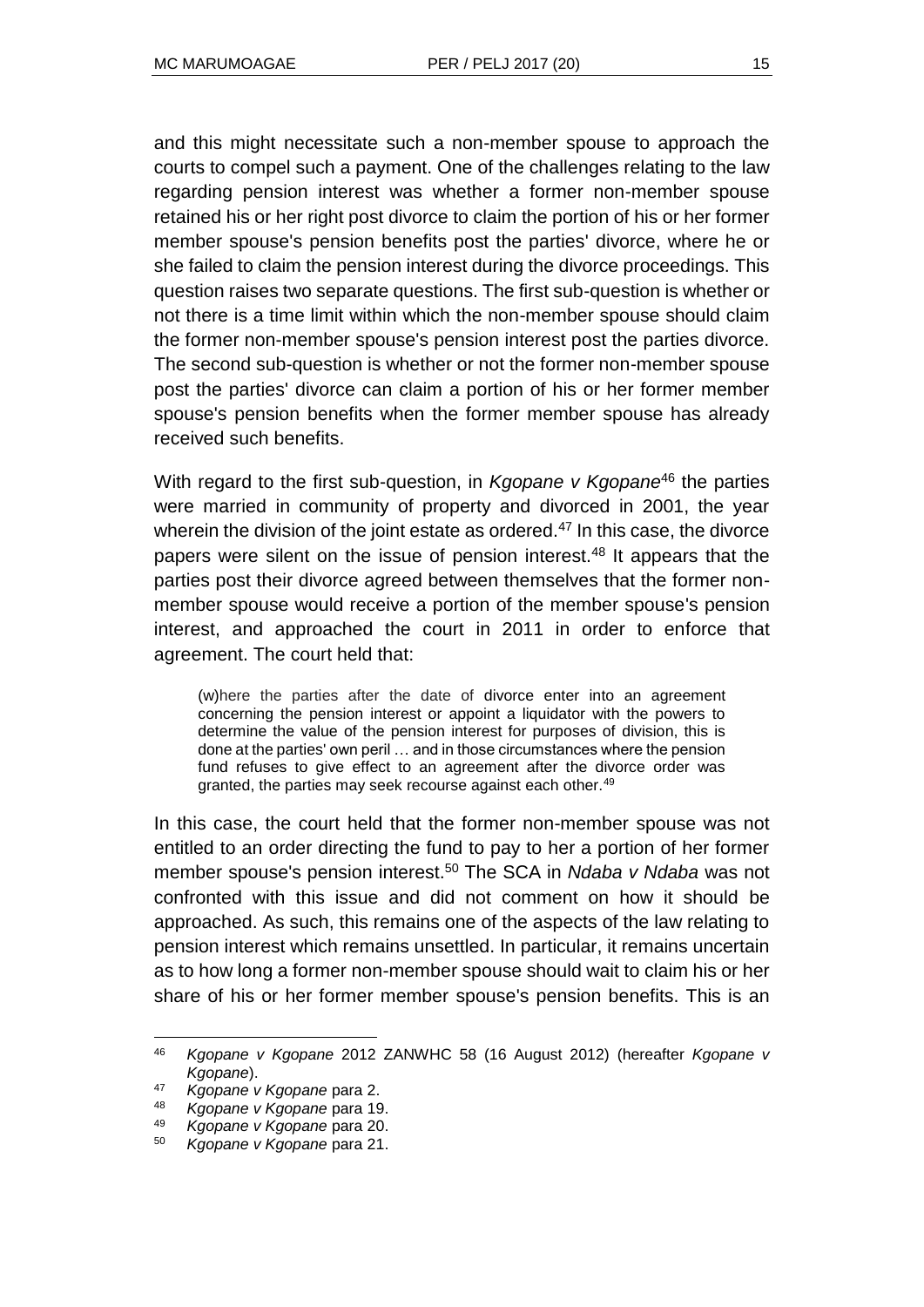important consideration, because the *ratio* in *Ndaba v Ndaba* is that the fact that the non-member spouse failed to claim his or her portion of the pension interest upon divorce does not forever preclude him or her from claiming such pension interest post the divorce.<sup>51</sup> Does the fact that the non-member spouse is entitled to such a benefit allow him or her to claim the benefit at any time after the divorce? This is a question which will hopefully be answered by the SCA in future, more particularly in the light of the need for a clean break between the divorcing parties generally.

With regard to the second sub-question, in *Peters v Peters*<sup>52</sup> the parties were married to each other in community of property but divorced in 1996. In 2011 the former non-member spouse launched an application seeking an order that she be paid half of her former member spouse's pension interest, which benefits had already been paid to the non-member spouse in 1996.<sup>53</sup> As such, she sought an order directing her former member spouse to pay to her that amount. In *Kotze v Kotze*<sup>54</sup> the parties were married in community of property but divorced in 2005. In 2012 the former non-member spouse launched an application seeking an order declaring that she was entitled to half of her former member spouse's pension benefits valued as at the date of the parties' divorce, which application was dismissed by the single judge, whereafter she appealed to the full bench.<sup>55</sup> The former member spouse had already retired from his employment and in 2011 had been paid his pension benefits by his pension fund.<sup>56</sup> The divorce papers tabled during the divorce proceedings and the divorce decree were silent on the issue of the pension interest.<sup>57</sup> The non-member spouse in her founding papers contended that she had heard only subsequent to the divorce that her former husband was a retirement fund member, and further that the attorneys who represented her in the divorce proceedings did not advise her of her claim to a share in the pension interest.<sup>58</sup> The husband argued that he had told his former wife about his pension fund and that she deliberately chose not to make a claim for her portion of his pension interest in her divorce papers.<sup>59</sup> It seems that the court was convinced that despite the fact that the non-member spouse had not pleaded for the pension interest and despite the fact that the court had not made an order relating

<sup>51</sup> *Ndaba v Ndaba* para 31.

<sup>52</sup> *Peters v Peters* 2008 ZAWCHC 309 (2 December 2008) (hereafter *Peters v Peters*).

<sup>53</sup> *Peters v Peters* para 2.

<sup>54</sup> *Kotze v Kotze* 2013 JOL 30037 (WCC) (*Kotze v Kotze*).

<sup>55</sup> *Kotze v Kotze* para 1.

<sup>56</sup> *Kotze v Kotze* para 7.

<sup>57</sup> *Kotze v Kotze* para 9.

<sup>58</sup> *Kotze v Kotze* para 8.

<sup>59</sup> *Kotze v Kotze* para 10.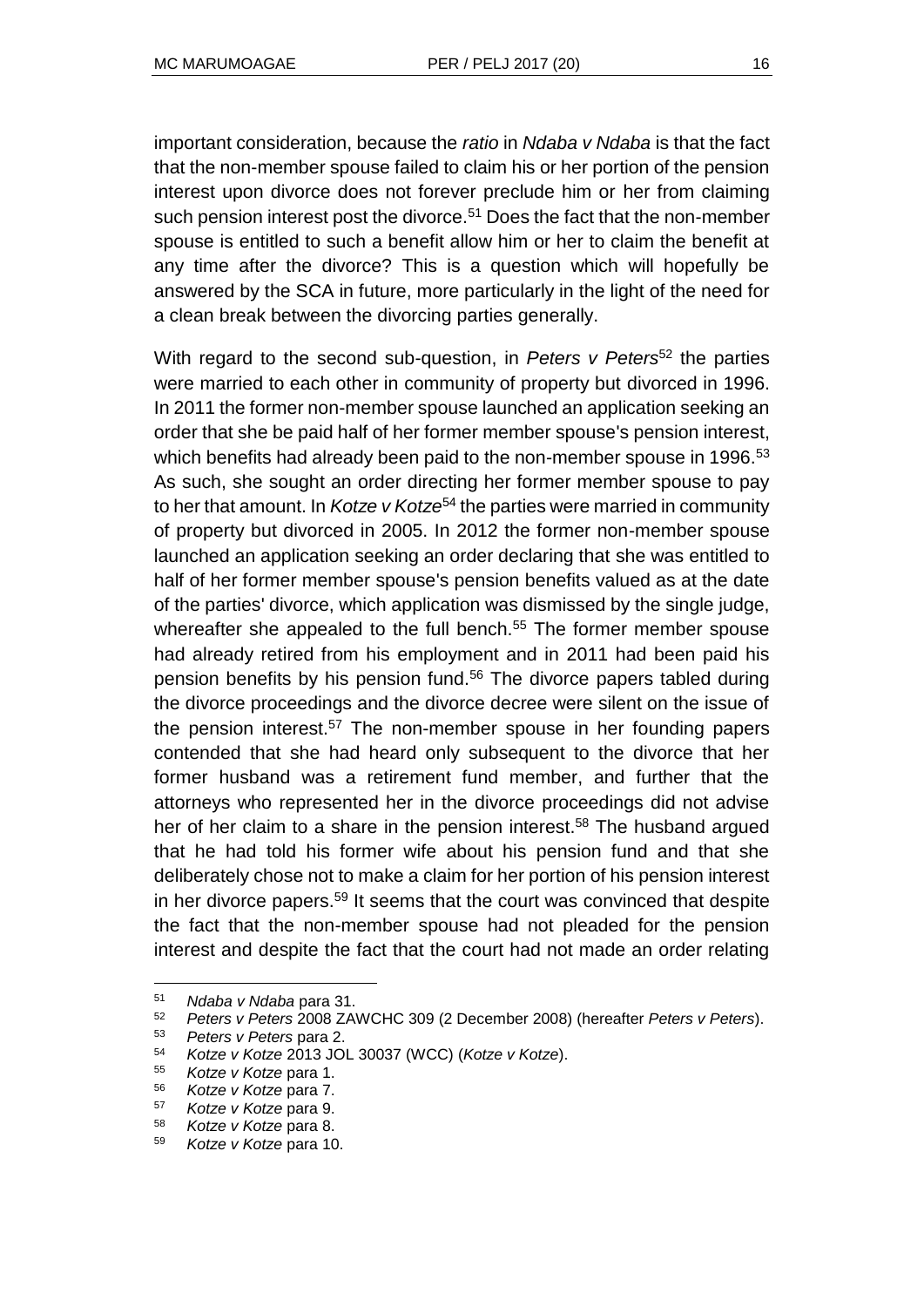to the pension interest, nonetheless the non-member spouse was entitled to claim such pension interest. This is evidenced by the court's reasoning―

… that where parties who were married to each other in community of property in subsequent divorce proceedings do not deal with a pension or provident fund interest which either or both of them may have had in separate pension or provident funds either by way of a settlement agreement or by an order of forfeiture, each of them nonetheless remains entitled to a share in the pension or provident fund to which the other spouse belonged to and such share is to be determined as at the date of divorce by virtue of the provisions of section 7(7)(a) of the Divorce Act 70 of 1979.<sup>60</sup>

*Kotze v Kotze* was unfortunately criticised by Davey, who incorrectly argued that this―

… judgment is erroneous and that the correct legal position is that, although a pension interest is deemed to be part of the assets that constitute the patrimonial benefits of a marriage, a non-member spouse only becomes entitled to such a share thereof as a court may assign in terms of s 7(8).<sup>61</sup>

Davey further erroneously in my view argued that:

[w]hile it is correct that a pension interest is deemed to be part of the assets of a joint estate and must be taken into account when the joint estate is divided, I submit that s 7(7)(a) does not provide any basis for the finding that if the spouses 'do not deal with a pension or provident fund interest, which either or both of them may have had in separate pension or provident funds either by way of a settlement agreement or by an order of forfeiture' the nonmember spouse automatically becomes entitled to 50% of the member spouse's pension interest. 62

Davey's argument seems to suggest that section 7(7)(a) of the *Divorce Act* merely provides a temporary procedure to facilitate the parties claim only for the period of the divorce proceedings. This would mean that should the parties fail to dispose of their pension interest claims as at the date of divorce, they should be forever barred from claiming that which they failed to claim during the period of their divorce proceedings. This argument is ignorant of the implications of the word 'entitlement' and its role in the interpretation of section 7(7) of the *Divorce Act* post the parties' divorce generally, as discussed above.<sup>63</sup> According to Davey, the only way in which a non-member spouse can be entitled to a portion of the member's spouse's pension interest is when the court granting the divorce makes an order in terms of section 7(8) of the *Divorce Act*, wherein the retirement fund would

<sup>60</sup> *Kotze v Kotze* para 32.

<sup>61</sup> Davey 2013 *De Rebus* 27.

<sup>62</sup> Davey 2013 *De Rebus* 27.

<sup>63</sup> See fn 19 above.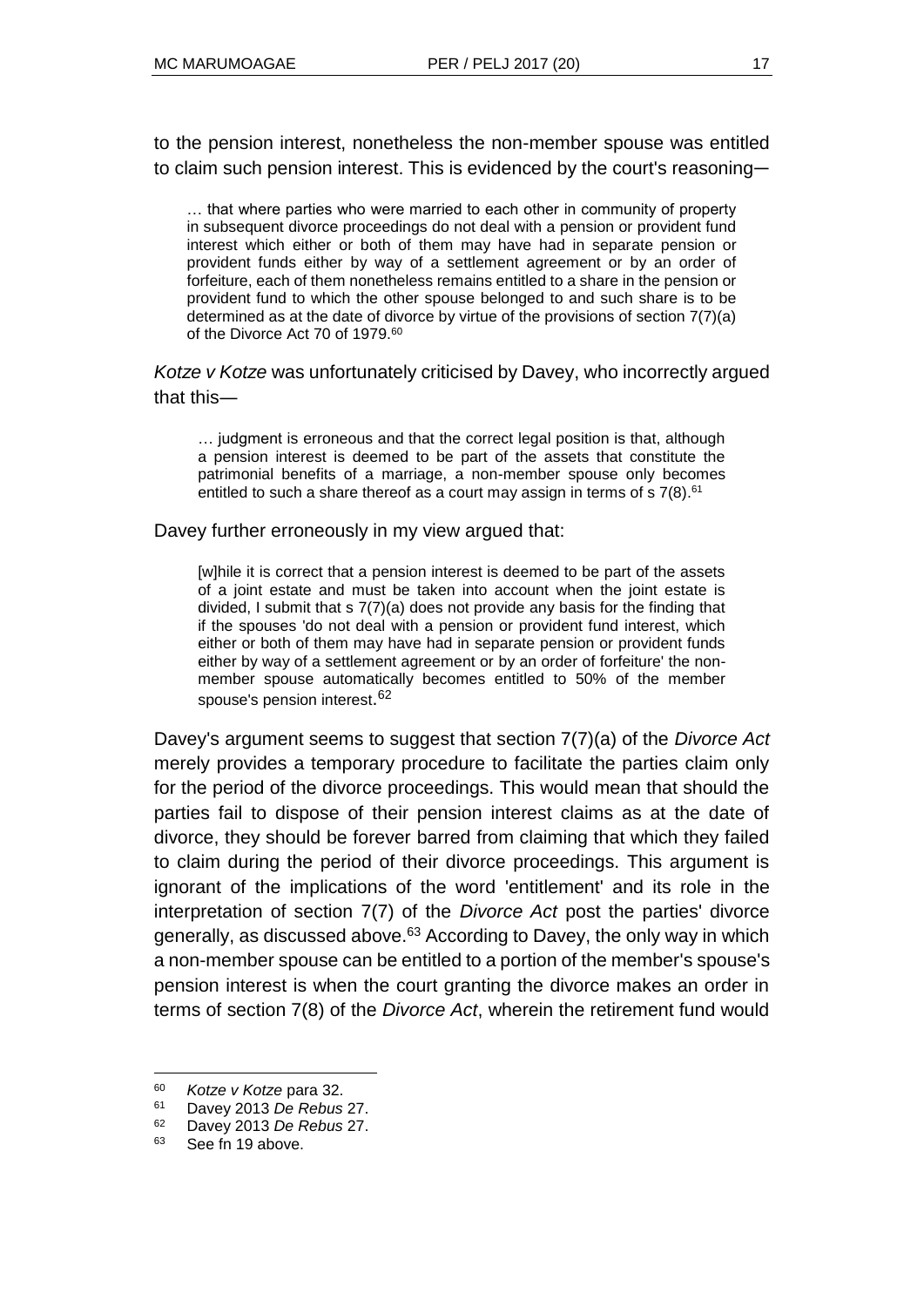be ordered to pay the portion to the non-member spouse.<sup>64</sup> Petse JA in *Ndaba v Adaba* correctly rejected Davey's argument when he held that:

I do not agree with these sentiments for the following reasons. First, s[ection] 7(7)(a) is self-contained and not made subject to s[ection] 7(8). It deems a pension interest to be part of the joint estate for the limited purpose of determining the patrimonial benefits to which the parties are entitled as at the date of their divorce. The entitlement of the non-member spouse to a share of the member spouse's pension interest as defined in the Act is not dependant on s 7(8). To my mind, it would be inimical to the scheme and purpose of s 7(7)(a) if it only applies if the court granting a divorce makes a declaration that in the determination of the patrimonial benefits to which the parties to a divorce action may be entitled, the pension interest of a party shall be deemed to be part of his or her assets. The grant of such a declaration would amount to no more than simply echoing what s[ection]  $7(7)(a)$  decrees.<sup>65</sup>

Petse JA in *Ndaba v Ndaba* generally agreed with Saldanha J in *Kotze v Kotze* that notwithstanding the fact that the division of the joint estate had already been completed, the non-member spouse is entitled to a share of the pension benefit which had accrued to his or her member spouse.<sup>66</sup> However, Petse JA held that Saldanha J erred by concluding that "it was competent to grant an order in terms of s[ection] 7(7)(a) of the Act after the parties' joint estate had already been divided in accordance with the order granting the divorce".<sup>67</sup> Petse JA did not elaborate on what he meant on this point. It is not clear whether Petse JA's dictum in this regard is to the effect that if the decree of divorce ordered the division of the joint estate and all the assets comprising the joint estate are subsequently shared by the parties but only failed to share the pension benefits, the former non-member spouse would be precluded from claiming the portion of the unshared pension benefits. Or is the effect of Petse JA's dictum that when the pension benefits have already been paid to the member spouse by his or her pension fund after the divorce, that would preclude the non-member spouse from claiming a portion thereof? If indeed Petse JA relates to the latter point, I am not convinced by his reasoning and thus in respectful disagreement. It is submitted that the second sub-question relating to claiming already-paid pension benefits discussed herein is also unsettled and is likely to be subject to future litigation.

I submit further that *Kotze v Kotze* was correctly decided, and given the fact that the non-member spouse is entitled to claim his or her member spouse's pension interest, such a claim should not be disturbed by the fact that post-

 $64$ <sup>64</sup> Davey 2013 *De Rebus* 27.

<sup>65</sup> *Ndaba v Ndaba* para 25.

<sup>66</sup> *Ndaba v Ndaba* para 22.

<sup>67</sup> *Ndaba v Ndaba* para 22.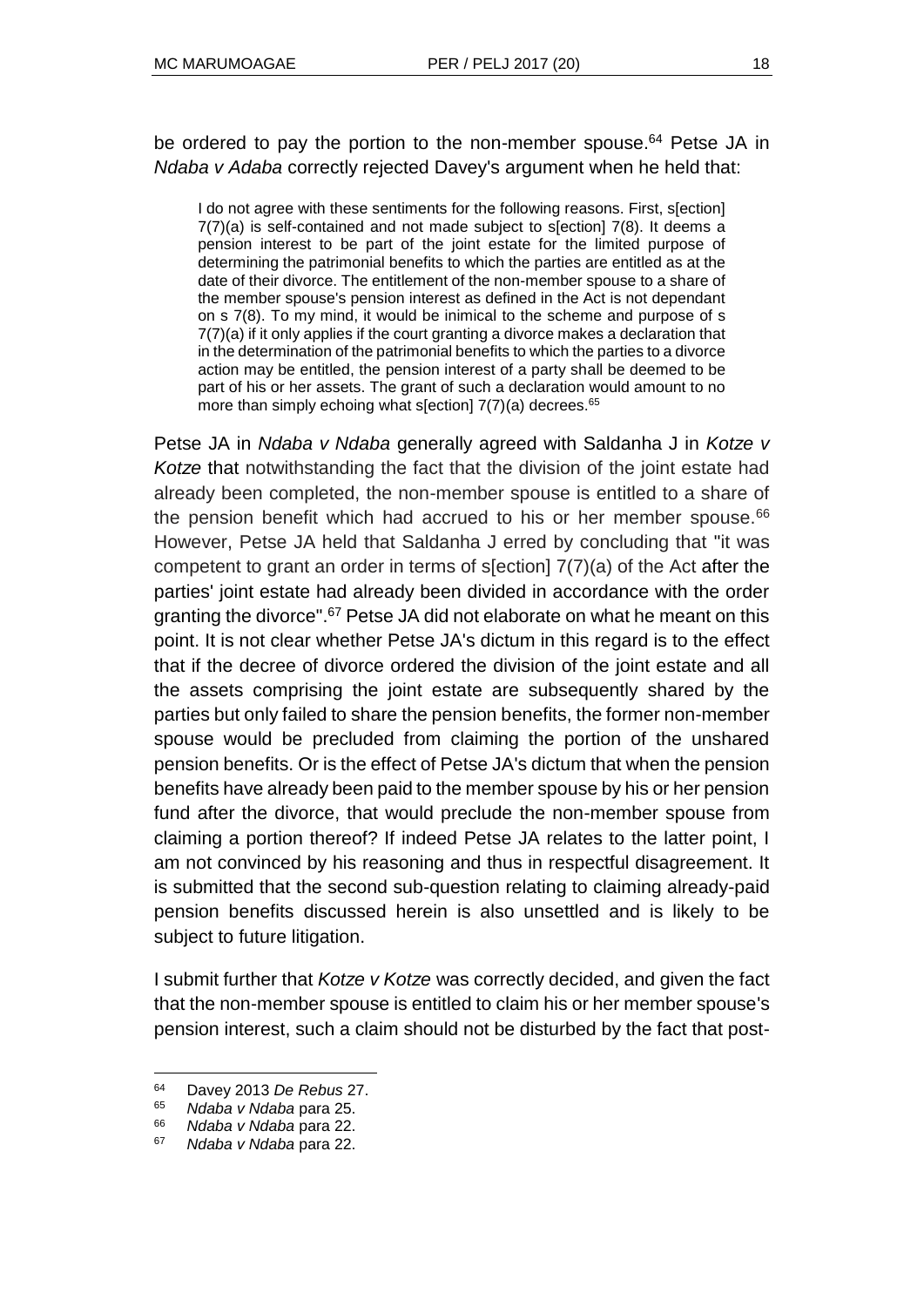divorce the member spouse's pension fund has already paid pension benefits to its member. A claim in terms of section 7(7) of the *Divorce Act* is not against the pension fund *per se* but the member of the pension fund. It is just that the member's benefits are held by the pension fund. As such, the mere fact that the pension fund has released the pension benefits to its member does not extinguish the non-member's entitlement to such benefits. At the very least, the non-member spouse retains his or her right to claim the portion which he or she ought to have received as at the date of divorce directly against the member.

## **3 Conclusion**

In this note I have highlighted the importance of the SCA's judgment of *Ndaba v Ndaba* to the interpretation of particular aspects of the law relating to pension interest in South Africa which this judgment has settled. I have also indicated that despite this welcomed judgment, there are still aspects of this area of law which need judicial or legislative clarification. As the law currently stands, whether or not the court makes an order in terms of section 7(8) of the *Divorce Act*, the non-member spouse still retains his or her right to claim the value of the pension interest as it was at the date of the divorce, if he or she did not claim it before the divorce.

In *Ndaba v Ndaba* Petse JA was of the view that―

… it was not necessary for the parties in this case, to mention in their settlement agreement what was obvious, namely that their respective pension interests were part of the joint assets which they had agreed, would be shared equally between them.<sup>68</sup>

While this is not explicit from the judgment itself, it is submitted that the majority judgment written by Petse JA' can be understood or rather interpreted as saying that there is no need for divorce litigants to specifically plead and pray for an order relating to the pension interest. Further, that whether or not the court makes an order in terms of section 7(8) of the *Divorce Act*, if one of the parties to the marriage in community of property is a member of a pension fund then his or her non-member spouse should be paid a portion of his or her pension interest. More particularly, if the court orders a division of the joint estate in marriages in community of property or even where the accrual system is applicable that in itself would also cover the pension interest which should be claimed in the circumstances.

<sup>68</sup> *Ndaba v Ndaba* para 25.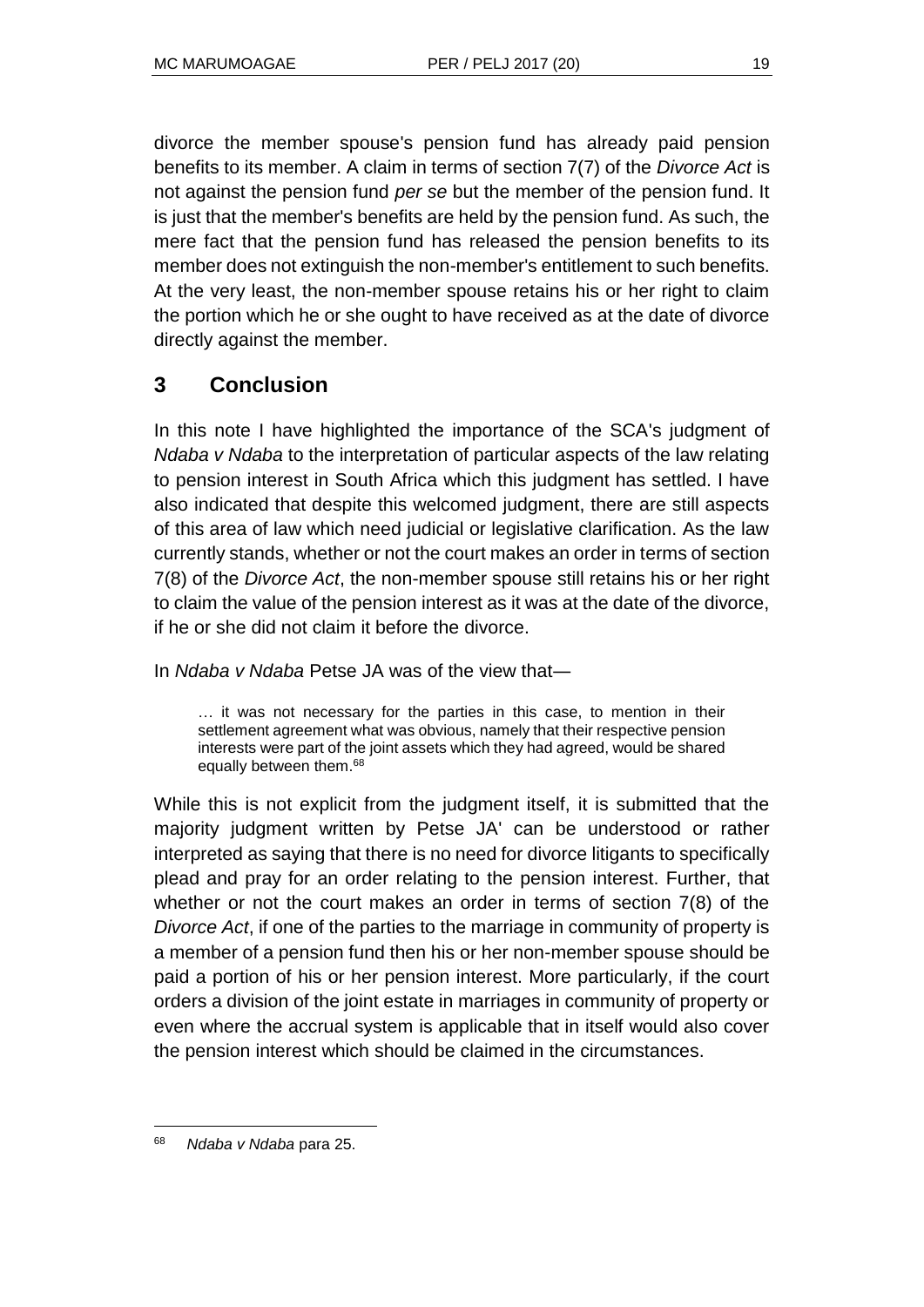# **Bibliography**

### **Literature**

Davey 2013 *De Rebus* Davey J "Pension Interest and Divorce. *K v K and Another* – A Critique" 2013 (July) *De Rebus* 27-28

Marumoagae 2014 *PELJ* Marumoagae C "Non-member's Entitlement to the Pension Interest of the Member's Pension Fund" 2014 *PELJ* 2488-2524

Marumoagae 2016 *De Rebus* Marumoagae C "Entitlement to Pension Interest upon Divorce! A Reply" 2016 (Aug) *De Rebus* 30-31

Pienaar 2015 *De Rebus* Pienaar M "Does a Non-Member Spouse Have a Claim on Pension Interest?" 2015 (Dec) *De Rebus* 38

Van Niekerk *Patrimonial Litigation in Divorce Proceedings* Van Niekerk P *A Practical Guide to Patrimonial Litigation in Divorce Actions* (LexisNexis Durban Online Issue 17/2015)

### **Case law**

*Chiloane v Chiloane* 2007 ZAGPHC 183 (7 September 2007)

*De Kock v Jacobson* 1999 4 SA 346 (W)

*Elesang v PPC Lime Limited (NC)* unreported case number 1076/2006 of 15 December 2006

*Eskom Pension and Provident Fund v Krugel* 2012 6 SA 143 (SCA)

*Fritz v Fundsatwork Umbrella Pension Fund* 2013 4 SA 492 (ECP)

*Kgopane v Kgopane* unreported case number 1819/2011 58 of 16 August 2012

*Kgopane v Kgopane* 2012 ZANWHC 58 (16 August 2012)

*Kotze v Kotze* 2013 JOL 30037 (WCC)

*Lamb v Lamb* 2002 JDR 0463 (T)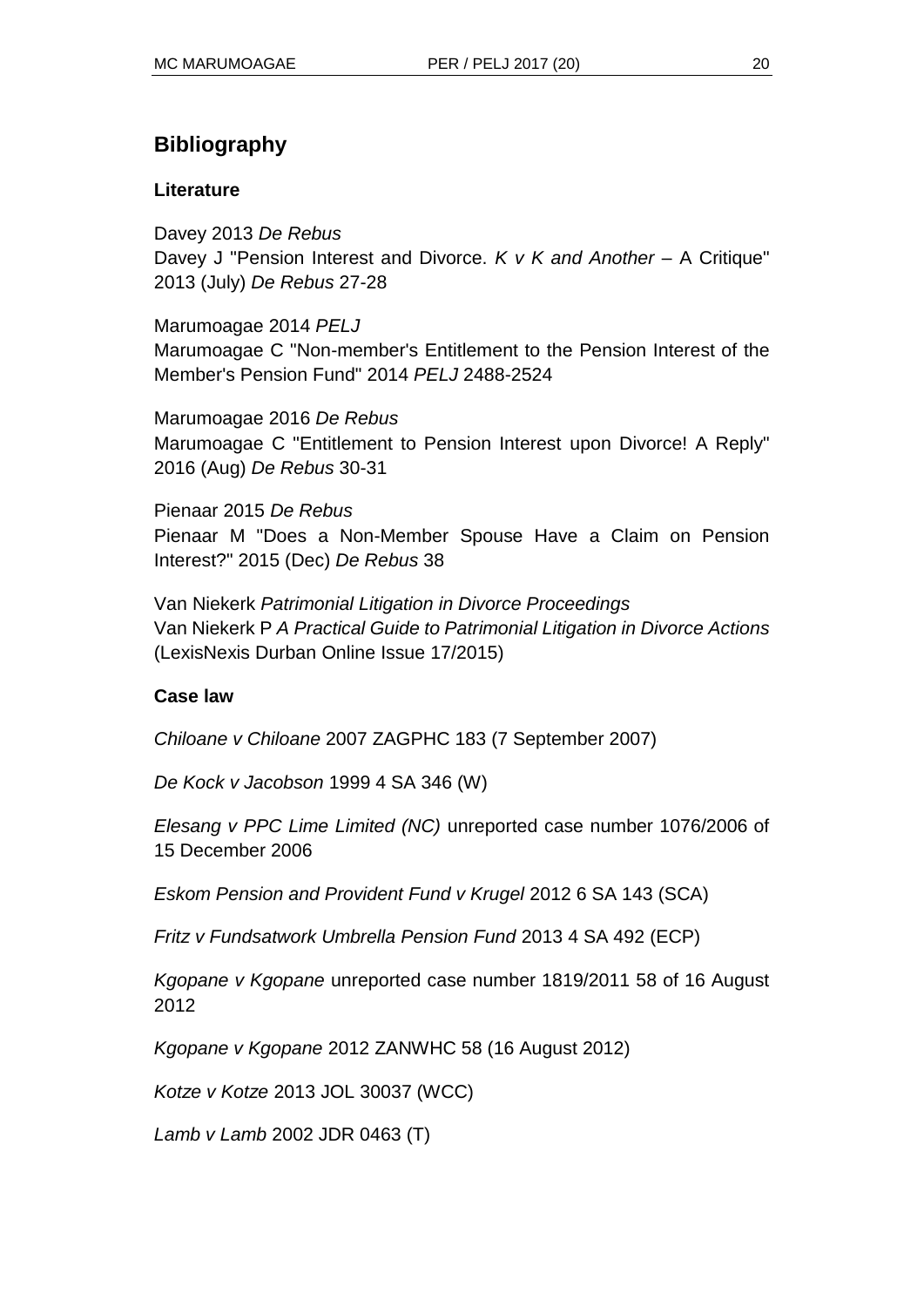*M v M* 2012 ZAKZDHC 17 (1 January 2012)

*M v M* 2014 ZAGPJHC 296 (29 October 2014)

*M v M* 2016 ZALMPPHC 2 (17 June 2016)

*Maharaj v Maharaj* 2002 2 SA 648 (D&CLD)

*M L v J L* 2013 ZAFSHC 55 (25 April 2013)

*Maria v Brian* 2008 ZAGPHC 317 (28 August 2008)

*Mmampane v Mmampane nee Moshitoa* 2015 ZAGPPHC 420 (29 May 2015)

*Motsetse v Motsetse* 2015 2 All SA 495 (FB)

*Ndaba v Ndaba* 2016 ZASCA 162 (4 November 2016)

*O v O* 2012 ZANCHC 20 (24 February 2012)

*Old Mutual Life Assurance Company (SA) Ltd v Swemmer* 2004 ZASCA 140 (18 March 2004)

*Peters v Peters* 2008 ZAWCHC 309 (2 December 2008)

*Sempapalele v Sempapalele* 2001 2 SA 306 (O)

#### **Legislation**

*Divorce Act* 70 of 1979

*Government Employees Pension Law*, 1996 (Proc 21 of 1996)

*Pension Funds Act* 24 of 1956

#### **Internet sources**

Merriam-Webster date unknown http://www.merriamwebster.com/dictionary/entitlement Merriam-Webster date unknown *English Dictionary - Entitlement* http://www.merriam-webster.com/dictionary/entitlement accessed 22 October 2016